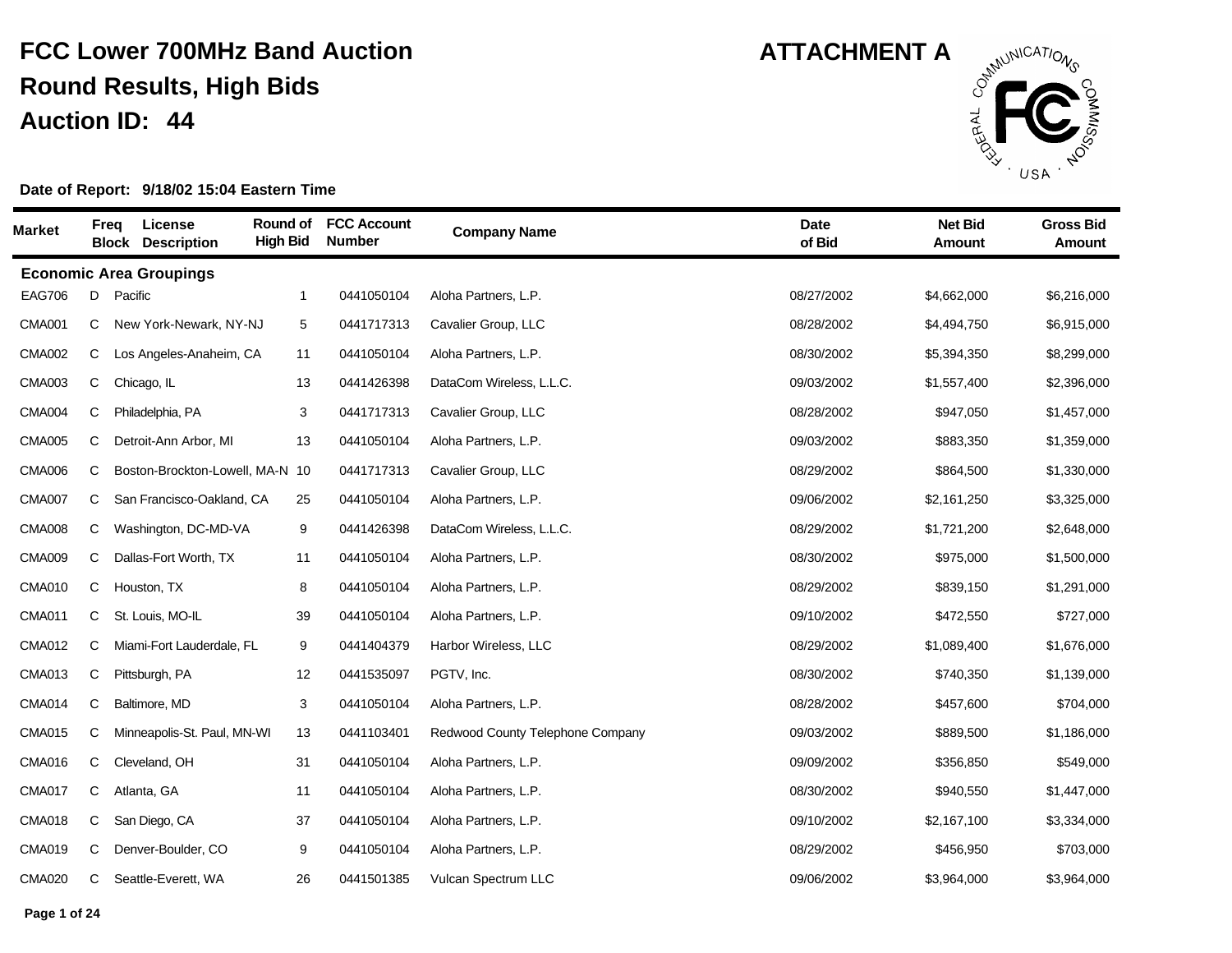

| <b>Market</b> | Freq | License<br><b>Block Description</b> | Round of<br><b>High Bid</b> | <b>FCC Account</b><br><b>Number</b> | <b>Company Name</b>               | <b>Date</b><br>of Bid | <b>Net Bid</b><br><b>Amount</b> | <b>Gross Bid</b><br><b>Amount</b> |
|---------------|------|-------------------------------------|-----------------------------|-------------------------------------|-----------------------------------|-----------------------|---------------------------------|-----------------------------------|
|               |      | <b>Economic Area Groupings</b>      |                             |                                     |                                   |                       |                                 |                                   |
| <b>CMA021</b> | С    | Milwaukee, WI                       | $\overline{2}$              | 0441103401                          | Redwood County Telephone Company  | 08/27/2002            | \$322,500                       | \$430,000                         |
| <b>CMA022</b> | С    | Tampa-St. Petersburg, FL            | 7                           | 0441050104                          | Aloha Partners, L.P.              | 08/29/2002            | \$487,500                       | \$750,000                         |
| <b>CMA023</b> | С    | Cincinnati, OH-KY-IN                | 8                           | 0441050104                          | Aloha Partners, L.P.              | 08/29/2002            | \$283,400                       | \$436,000                         |
| <b>CMA024</b> | C    | Kansas City, MO-KS                  | 13                          | 0441050104                          | Aloha Partners, L.P.              | 09/03/2002            | \$396,500                       | \$610,000                         |
| <b>CMA026</b> | C    | Phoenix, AZ                         | 11                          | 0441050104                          | Aloha Partners, L.P.              | 08/30/2002            | \$860,600                       | \$1,324,000                       |
| <b>CMA027</b> | C    | San Jose, CA                        | 63                          | 0442322128                          | David M. Gates                    | 09/13/2002            | \$1,233,700                     | \$1,898,000                       |
| <b>CMA028</b> | С    | Indianapolis, IN                    | 19                          | 0441050104                          | Aloha Partners, L.P.              | 09/05/2002            | \$243,750                       | \$375,000                         |
| <b>CMA029</b> | С    | New Orleans, LA                     | 23                          | 0441050104                          | Aloha Partners, L.P.              | 09/05/2002            | \$249,600                       | \$384,000                         |
| <b>CMA030</b> | C    | Portland, OR-WA                     | 28                          | 0441501385                          | Vulcan Spectrum LLC               | 09/06/2002            | \$2,301,000                     | \$2,301,000                       |
| <b>CMA031</b> | C    | Columbus, OH                        | 13                          | 0441050104                          | Aloha Partners, L.P.              | 09/03/2002            | \$237,250                       | \$365,000                         |
| <b>CMA032</b> | С    | Hartford-Bristol, CT                | 17                          | 0441607296                          | <b>LIN Television Corporation</b> | 09/04/2002            | \$483,000                       | \$483,000                         |
| <b>CMA033</b> | С    | San Antonio, TX                     | $\overline{1}$              | 0441050104                          | Aloha Partners, L.P.              | 08/27/2002            | \$254,150                       | \$391,000                         |
| <b>CMA035</b> | С    | Sacramento, CA                      | 51                          | 0441050104                          | Aloha Partners, L.P.              | 09/12/2002            | \$505,700                       | \$778,000                         |
| <b>CMA036</b> | С    | Memphis, TN-AR-MS                   | $\overline{1}$              | 0441050104                          | Aloha Partners, L.P.              | 08/27/2002            | \$191,750                       | \$295,000                         |
| <b>CMA037</b> | С    | Louisville, KY-IN                   | 16                          | 0441050104                          | Aloha Partners, L.P.              | 09/03/2002            | \$174,850                       | \$269,000                         |
| <b>CMA038</b> | C    | Providence-Warwick, RI              | 54                          | 0441607296                          | <b>LIN Television Corporation</b> | 09/12/2002            | \$486,000                       | \$486,000                         |
| <b>CMA039</b> | С    | Salt Lake City-Ogden, UT            | 30                          | 0441950302                          | Union Telephone Company           | 09/06/2002            | \$1,218,000                     | \$1,218,000                       |
| <b>CMA040</b> | C    | Dayton, OH                          | 13                          | 0441050104                          | Aloha Partners, L.P.              | 09/03/2002            | \$164,450                       | \$253,000                         |
| <b>CMA041</b> | С    | Birmingham, AL                      | 19                          | 0441126332                          | Corr Wireless Communications, LLC | 09/05/2002            | \$231,750                       | \$309,000                         |
| <b>CMA042</b> | С    | Bridgeport-Stamford-Danbury (56     |                             | 0441607296                          | <b>LIN Television Corporation</b> | 09/12/2002            | \$457,000                       | \$457,000                         |
| <b>CMA043</b> | С    | Norfolk-Virginia Beach, VA-NC 3     |                             | 0441050104                          | Aloha Partners, L.P.              | 08/28/2002            | \$190,450                       | \$293,000                         |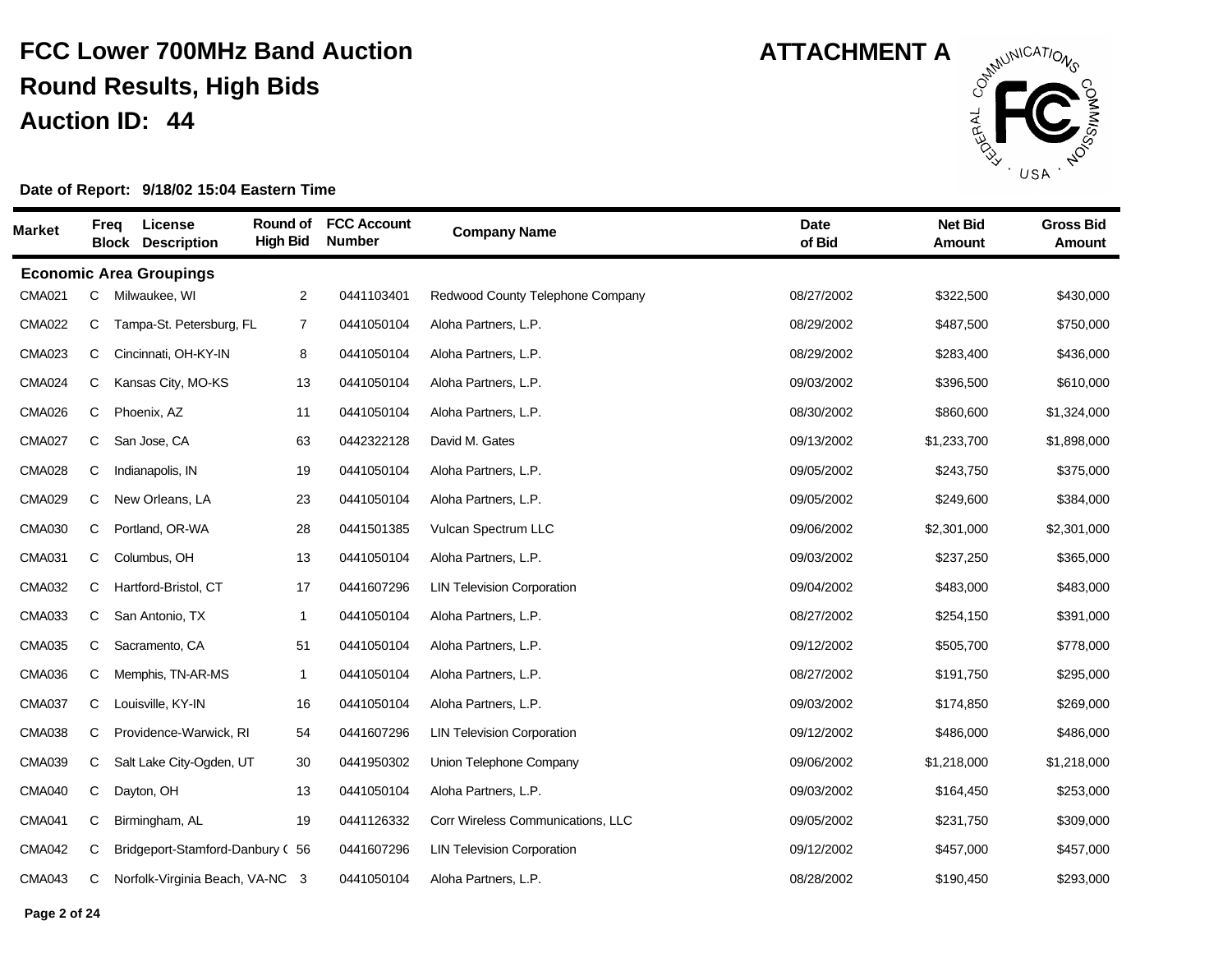

| <b>Market</b> |   | <b>Freq</b> | License<br><b>Block Description</b> | Round of<br><b>High Bid</b> | <b>FCC Account</b><br><b>Number</b> | <b>Company Name</b>                | <b>Date</b><br>of Bid | <b>Net Bid</b><br><b>Amount</b> | <b>Gross Bid</b><br>Amount |
|---------------|---|-------------|-------------------------------------|-----------------------------|-------------------------------------|------------------------------------|-----------------------|---------------------------------|----------------------------|
|               |   |             | <b>Economic Area Groupings</b>      |                             |                                     |                                    |                       |                                 |                            |
| <b>CMA045</b> | C |             | Oklahoma City, OK                   | 13                          | 0441050104                          | Aloha Partners, L.P.               | 09/03/2002            | \$181,350                       | \$279,000                  |
| <b>CMA046</b> | C |             | Nashville-Davidson, TN              | $\mathbf{1}$                | 0441050104                          | Aloha Partners, L.P.               | 08/27/2002            | \$192,400                       | \$296,000                  |
| <b>CMA047</b> | C |             | Greensboro-Winston-Salem, Nt 15     |                             | 0441117494                          | Lexcom Telephone Company           | 09/03/2002            | \$453,000                       | \$453,000                  |
| <b>CMA049</b> | С |             | New Haven-Waterbury-Merider 58      |                             | 0441607296                          | <b>LIN Television Corporation</b>  | 09/13/2002            | \$416,000                       | \$416,000                  |
| <b>CMA050</b> | С |             | Honolulu, HI                        | 5                           | 0441050104                          | Aloha Partners, L.P.               | 08/28/2002            | \$181,350                       | \$279,000                  |
| <b>CMA051</b> | C |             | Jacksonville, FL                    | 19                          | 0441428552                          | MilkyWay Broadband, LLC            | 09/05/2002            | \$189,800                       | \$292,000                  |
| <b>CMA057</b> | C |             | Tulsa, OK                           | 13                          | 0441050104                          | Aloha Partners, L.P.               | 09/03/2002            | \$144,950                       | \$223,000                  |
| <b>CMA059</b> | C |             | Richmond, VA                        | 3                           | 0441050104                          | Aloha Partners, L.P.               | 08/28/2002            | \$144,300                       | \$222,000                  |
| <b>CMA060</b> | C |             | Orlando, FL                         | 20                          | 0441404379                          | Harbor Wireless, LLC               | 09/05/2002            | \$385,450                       | \$593,000                  |
| <b>CMA061</b> | C |             | Charlotte-Gastonia, NC              | 18                          | 0441404379                          | Harbor Wireless, LLC               | 09/04/2002            | \$236,600                       | \$364,000                  |
| <b>CMA062</b> | С |             | New Brunswick-Perth Amboy,          | 52                          | 0442322128                          | David M. Gates                     | 09/12/2002            | \$137,800                       | \$212,000                  |
| <b>CMA063</b> | С |             | Springfield-Holyoke, MA             | $\overline{7}$              | 0441607296                          | <b>LIN Television Corporation</b>  | 08/29/2002            | \$181,000                       | \$181,000                  |
| <b>CMA065</b> | C |             | Omaha, NE-IA                        | $\overline{2}$              | 0441428552                          | MilkyWay Broadband, LLC            | 08/27/2002            | \$117,000                       | \$180,000                  |
| <b>CMA067</b> | С |             | Greenville-Spartanburg, SC          | 60                          | 0441404379                          | Harbor Wireless, LLC               | 09/13/2002            | \$124,800                       | \$192,000                  |
| <b>CMA069</b> | С |             | Wilmington, DE-NJ-MD                | 24                          | 0441428552                          | MilkyWay Broadband, LLC            | 09/05/2002            | \$113,100                       | \$174,000                  |
| <b>CMA070</b> | C |             | Long Branch-Asbury Park, NJ         | 18                          | 0441404379                          | Harbor Wireless, LLC               | 09/04/2002            | \$107,900                       | \$166,000                  |
| <b>CMA071</b> | С |             | Raleigh-Durham, NC                  | $\mathbf{1}$                | 0441728568                          | Capitol Broadcasting Company, Inc. | 08/27/2002            | \$210,000                       | \$210,000                  |
| <b>CMA072</b> | C |             | West Palm Beach-Boca Raton,         | -14                         | 0441404379                          | Harbor Wireless, LLC               | 09/03/2002            | \$335,400                       | \$516,000                  |
| <b>CMA073</b> | С |             | Oxnard-Simi Valley-Ventura, C. 45   |                             | 0441050104                          | Aloha Partners, L.P.               | 09/11/2002            | \$276,250                       | \$425,000                  |
| <b>CMA074</b> | C |             | Fresno, CA                          | 9                           | 0441050104                          | Aloha Partners, L.P.               | 08/29/2002            | \$187,850                       | \$289,000                  |
| <b>CMA075</b> | С |             | Austin, TX                          | 34                          | 0441607296                          | <b>LIN Television Corporation</b>  | 09/09/2002            | \$1,378,000                     | \$1,378,000                |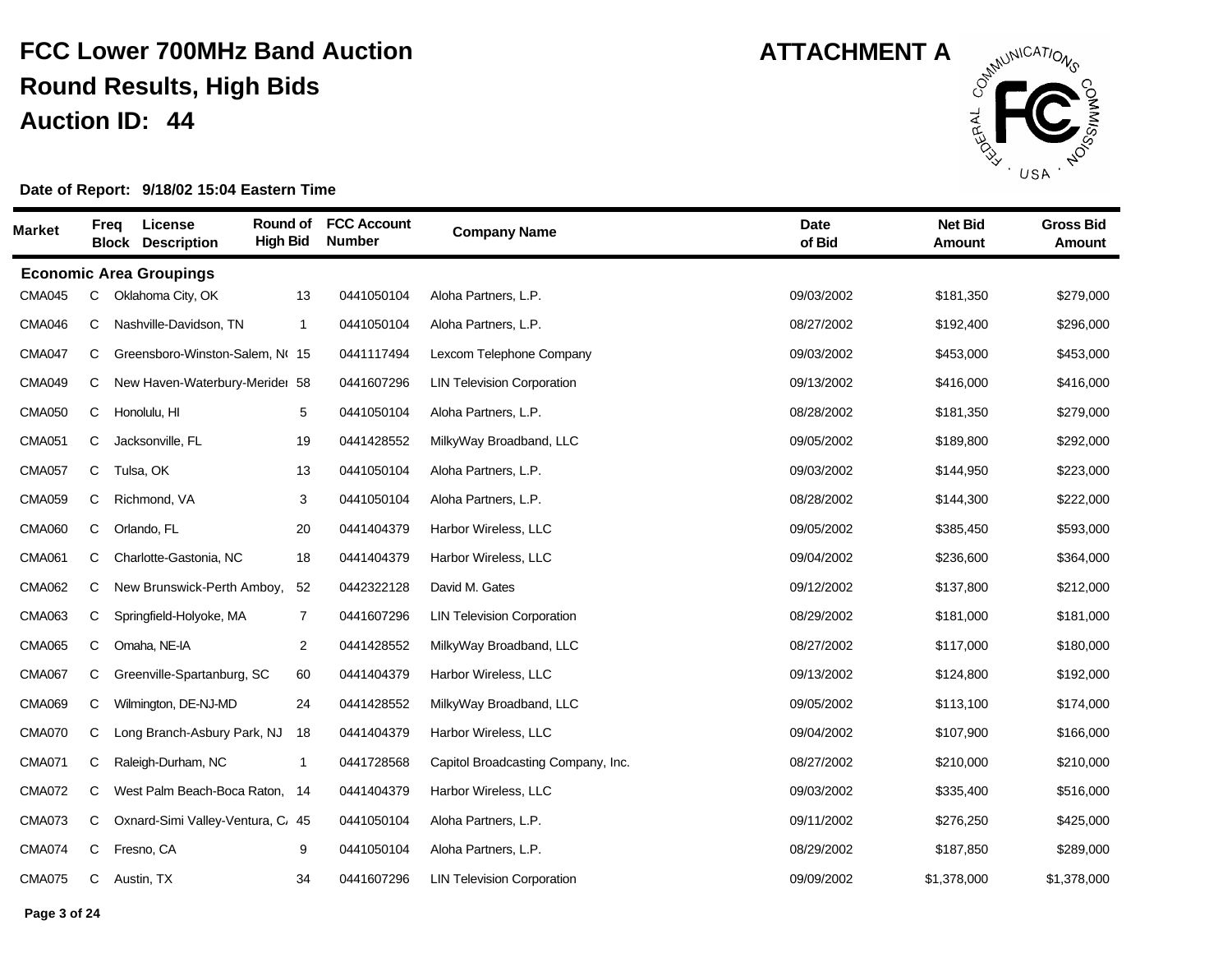

| <b>Market</b> |   | License<br>Freq<br><b>Block Description</b> | Round of<br><b>High Bid</b> | <b>FCC Account</b><br><b>Number</b> | <b>Company Name</b>                 | <b>Date</b><br>of Bid | <b>Net Bid</b><br><b>Amount</b> | <b>Gross Bid</b><br><b>Amount</b> |
|---------------|---|---------------------------------------------|-----------------------------|-------------------------------------|-------------------------------------|-----------------------|---------------------------------|-----------------------------------|
|               |   | <b>Economic Area Groupings</b>              |                             |                                     |                                     |                       |                                 |                                   |
| <b>CMA076</b> | С | New Bedford-Fall River, MA                  | 32                          | 0441607296                          | <b>LIN Television Corporation</b>   | 09/09/2002            | \$184,000                       | \$184,000                         |
| <b>CMA077</b> | C | Tucson, AZ                                  | 13                          | 0441050104                          | Aloha Partners, L.P.                | 09/03/2002            | \$161,200                       | \$248,000                         |
| <b>CMA079</b> | С | Knoxville, TN                               | 65                          | 0441050104                          | Aloha Partners, L.P.                | 09/16/2002            | \$98,150                        | \$151,000                         |
| <b>CMA080</b> | C | Baton Rouge, LA                             | $\overline{1}$              | 0441429592                          | SJI, Inc.                           | 08/27/2002            | \$158,000                       | \$158,000                         |
| <b>CMA081</b> | C | El Paso, TX                                 | 26                          | 0442322128                          | David M. Gates                      | 09/06/2002            | \$120,900                       | \$186,000                         |
| <b>CMA082</b> | C | Tacoma, WA                                  | 80                          | 0441501385                          | Vulcan Spectrum LLC                 | 09/17/2002            | \$1,718,000                     | \$1,718,000                       |
| <b>CMA083</b> | С | Mobile, AL                                  | 34                          | 0441428552                          | MilkyWay Broadband, LLC             | 09/09/2002            | \$104,650                       | \$161,000                         |
| <b>CMA086</b> | С | Albuquerque, NM                             | 3                           | 0441050104                          | Aloha Partners, L.P.                | 08/28/2002            | \$105,950                       | \$163,000                         |
| <b>CMA088</b> | C | Chattanooga, TN-GA                          | 9                           | 0441126332                          | Corr Wireless Communications, LLC   | 08/29/2002            | \$208,500                       | \$278,000                         |
| <b>CMA089</b> | C | Wichita, KS                                 | 6                           | 0441612581                          | Banks Broadcasting, Inc.            | 08/28/2002            | \$301,750                       | \$355,000                         |
| <b>CMA090</b> | С | Charleston, SC                              | 12                          | 0441428552                          | MilkyWay Broadband, LLC             | 08/30/2002            | \$98,800                        | \$152,000                         |
| <b>CMA092</b> | C | Little Rock, AR                             | $\overline{1}$              | 0441050104                          | Aloha Partners, L.P.                | 08/27/2002            | \$100,100                       | \$154,000                         |
| <b>CMA093</b> | С | Las Vegas, NV                               | 35                          | 0441050104                          | Aloha Partners, L.P.                | 09/09/2002            | \$939,900                       | \$1,446,000                       |
| <b>CMA094</b> | C | Saginaw-Bay City-Midland, MI                | $\overline{1}$              | 0441127156                          | AGRI-VALLEY COMMUNICATIONS, INC.    | 08/27/2002            | \$102,000                       | \$120,000                         |
| <b>CMA095</b> | C | Columbia, SC                                | 65                          | 0441050104                          | Aloha Partners, L.P.                | 09/16/2002            | \$88,400                        | \$136,000                         |
| <b>CMA097</b> | С | Bakersfield, CA                             | 13                          | 0441050104                          | Aloha Partners, L.P.                | 09/03/2002            | \$105,950                       | \$163,000                         |
| <b>CMA098</b> | С | Davenport-Rock Island, IA-IL                | 6                           | 0441732148                          | Lynch 3G Communications Corporation | 08/28/2002            | \$105,000                       | \$105,000                         |
| <b>CMA101</b> | С | Beaumont-Port Arthur, TX                    | $\mathbf{1}$                | 0441123127                          | Cameron Communications Corporation  | 08/27/2002            | \$108,000                       | \$108,000                         |
| <b>CMA102</b> | C | Des Moines, IA                              | 6                           | 0441732148                          | Lynch 3G Communications Corporation | 08/28/2002            | \$118,000                       | \$118,000                         |
| <b>CMA104</b> | С | Newport News-Hampton, VA                    | 20                          | 0440210527                          | <b>Scott Reiter</b>                 | 09/05/2002            | \$84,500                        | \$130,000                         |
| <b>CMA106</b> | С | Jackson, MS                                 | 8                           | 0441717313                          | Cavalier Group, LLC                 | 08/29/2002            | \$85,150                        | \$131,000                         |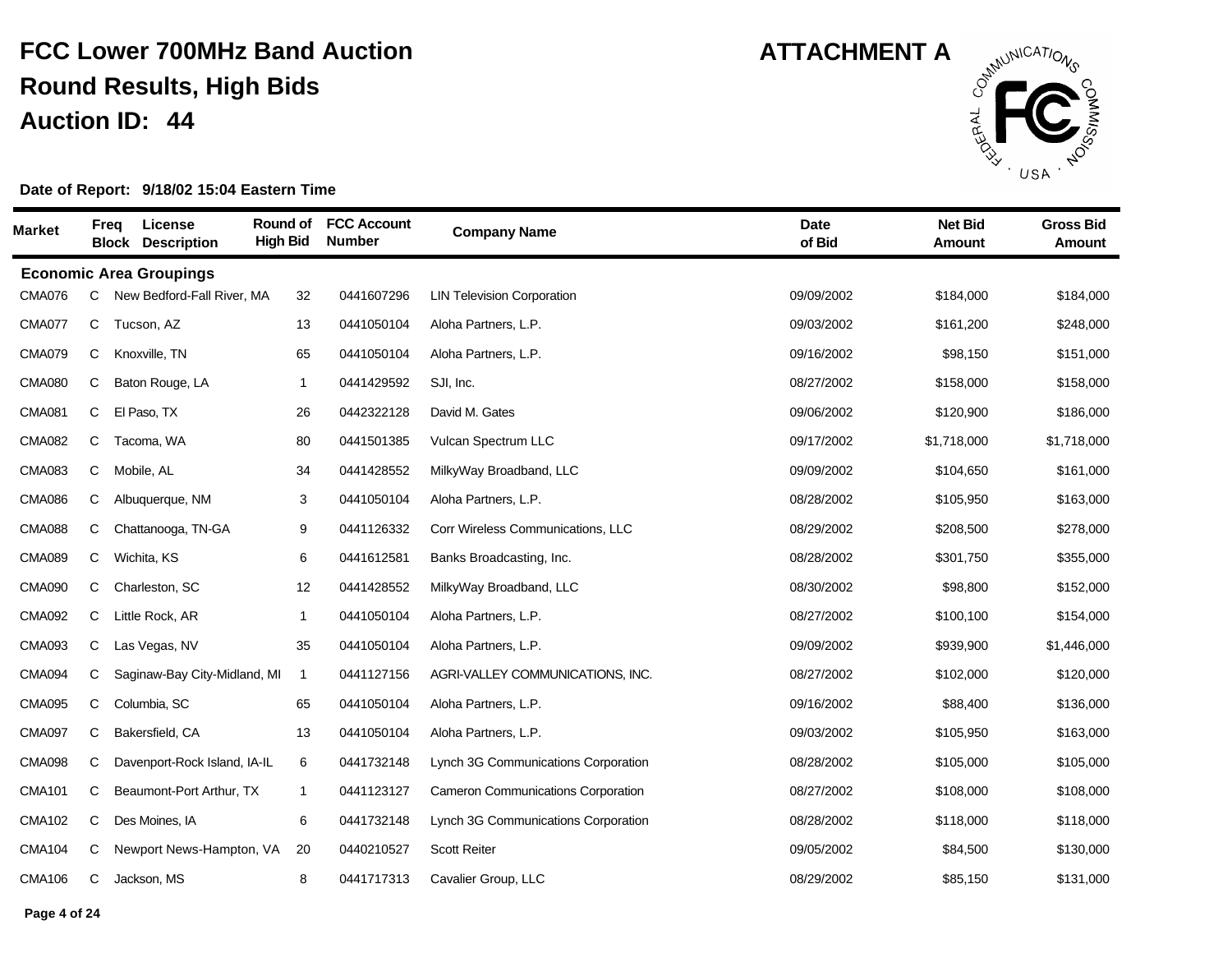

| <b>Market</b> | Freq | License<br><b>Block Description</b> | Round of<br><b>High Bid</b> | <b>FCC Account</b><br><b>Number</b> | <b>Company Name</b>                    | <b>Date</b><br>of Bid | <b>Net Bid</b><br><b>Amount</b> | <b>Gross Bid</b><br><b>Amount</b> |
|---------------|------|-------------------------------------|-----------------------------|-------------------------------------|----------------------------------------|-----------------------|---------------------------------|-----------------------------------|
|               |      | <b>Economic Area Groupings</b>      |                             |                                     |                                        |                       |                                 |                                   |
| <b>CMA107</b> | C    | Stockton, CA                        | 52                          | 0442322128                          | David M. Gates                         | 09/12/2002            | \$98,150                        | \$151,000                         |
| <b>CMA108</b> | C    | Augusta, GA-SC                      | 65                          | 0441050104                          | Aloha Partners, L.P.                   | 09/16/2002            | \$77,350                        | \$119,000                         |
| <b>CMA109</b> | C    | Spokane, WA                         | 83                          | 0441646428                          | <b>Whidbey Telephone Company</b>       | 09/18/2002            | \$966,450                       | \$1,137,000                       |
| <b>CMA110</b> | C    | Huntington-Ashland, WV-KY-O         | $\overline{2}$              | 0441902107                          | East Kentucky Network, LLC             | 08/27/2002            | \$94,000                        | \$94,000                          |
| <b>CMA111</b> | С    | Vallejo-Fairfield-Napa, CA          | 45                          | 0441050104                          | Aloha Partners, L.P.                   | 09/11/2002            | \$196,300                       | \$302,000                         |
| <b>CMA113</b> | C    | Madison, WI                         | 11                          | 0441103401                          | Redwood County Telephone Company       | 08/30/2002            | \$82,500                        | \$110,000                         |
| <b>CMA114</b> | C    | Lakeland-Winter Haven, FL           | 25                          | 0441428552                          | MilkyWay Broadband, LLC                | 09/06/2002            | \$103,350                       | \$159,000                         |
| <b>CMA115</b> | C    | Utica-Rome, NY                      | $\mathbf{1}$                | 0441142207                          | Holland Wireless, L.L.C.               | 08/27/2002            | \$80,750                        | \$95,000                          |
| <b>CMA116</b> | C    | Lexington-Fayette, KY               | 5                           | 0441902107                          | East Kentucky Network, LLC             | 08/28/2002            | \$116,000                       | \$116,000                         |
| <b>CMA117</b> | C    | Colorado Springs, CO                | 15                          | 0441050104                          | Aloha Partners, L.P.                   | 09/03/2002            | \$87,750                        | \$135,000                         |
| <b>CMA119</b> | C    | Evansville, IN-KY                   | $\overline{7}$              | 0441815353                          | Bluegrass Cellular, Inc.               | 08/29/2002            | \$166,000                       | \$166,000                         |
| <b>CMA121</b> | C    | Trenton, NJ                         | 52                          | 0442322128                          | David M. Gates                         | 09/12/2002            | \$73,450                        | \$113,000                         |
| <b>CMA123</b> | С    | Santa Rosa-Petaluma, CA             | 19                          | 0441050104                          | Aloha Partners, L.P.                   | 09/05/2002            | \$79,300                        | \$122,000                         |
| <b>CMA124</b> | C    | Santa Barbara, CA                   | 45                          | 0441732148                          | Lynch 3G Communications Corporation    | 09/11/2002            | \$421,000                       | \$421,000                         |
| <b>CMA125</b> | C    | Appleton-Oskosh-Neenah, WI          | 20                          | 0441700427                          | 3G COMM, LLC                           | 09/05/2002            | \$116,350                       | \$179,000                         |
| <b>CMA126</b> | C    | Salinas-Seaside-Monterey, CA        | -19                         | 0441050104                          | Aloha Partners, L.P.                   | 09/05/2002            | \$72,800                        | \$112,000                         |
| <b>CMA127</b> | C    | Pensacola, FL                       | 29                          | 0441428552                          | MilkyWay Broadband, LLC                | 09/06/2002            | \$75,400                        | \$116,000                         |
| <b>CMA131</b> | С    | Rockford, IL                        | 19                          | 0442325564                          | McBride Spectrum Partners I, LLC       | 09/05/2002            | \$55,250                        | \$85,000                          |
| <b>CMA133</b> | C    | Manchester-Nashua, NH               | 4                           | 0441753588                          | <b>McElroy Electronics Corporation</b> | 08/28/2002            | \$65,650                        | \$101,000                         |
| <b>CMA134</b> | C    | Atlantic City, NJ                   | 24                          | 0441428552                          | MilkyWay Broadband, LLC                | 09/05/2002            | \$62,400                        | \$96,000                          |
| <b>CMA135</b> | С    | Eugene-Springfield, OR              | 53                          | 0441501385                          | Vulcan Spectrum LLC                    | 09/12/2002            | \$750,000                       | \$750,000                         |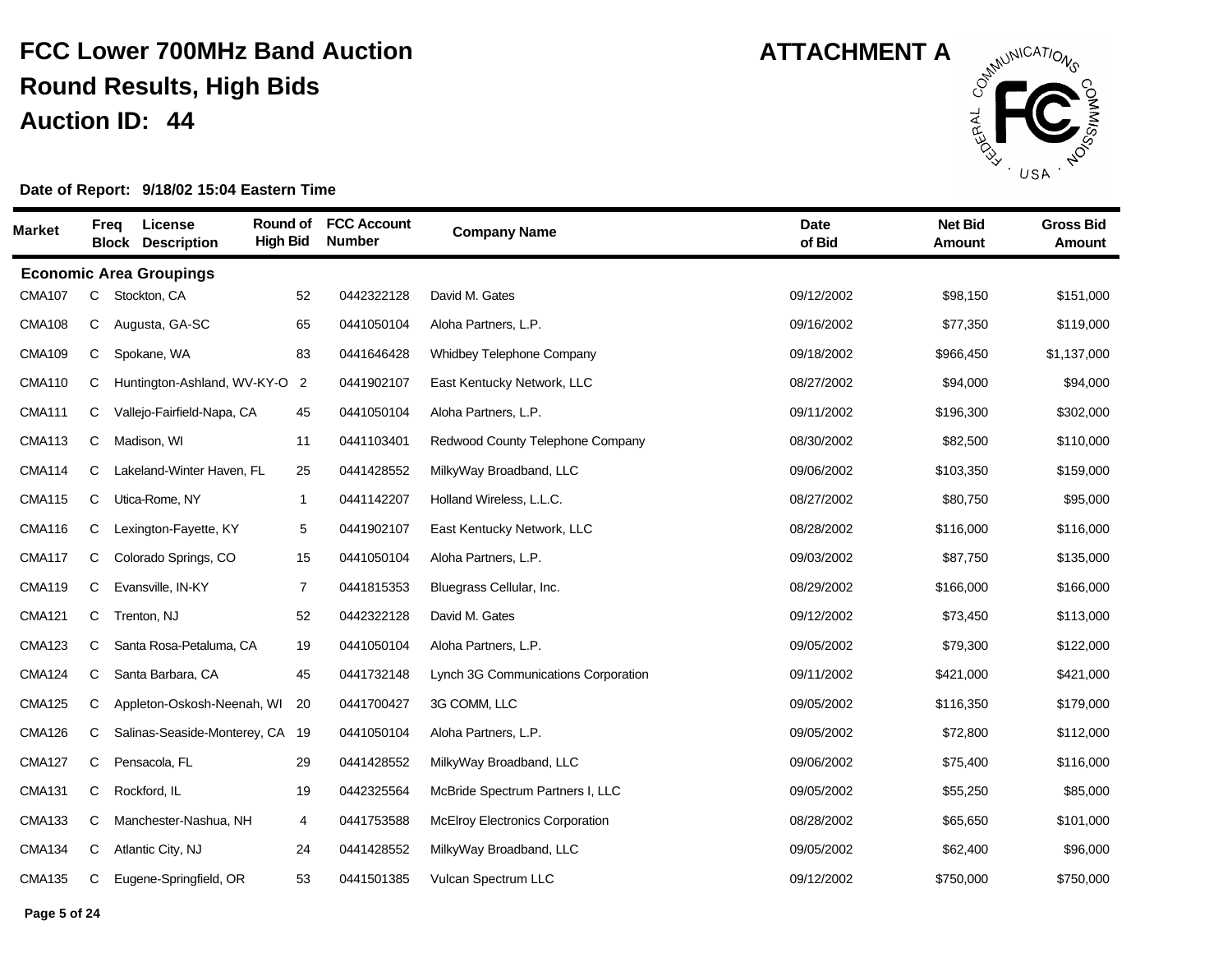

| Market        | <b>Freq</b> | License<br><b>Block Description</b> | Round of<br><b>High Bid</b> | <b>FCC Account</b><br><b>Number</b> | <b>Company Name</b>                       | <b>Date</b><br>of Bid | <b>Net Bid</b><br>Amount | <b>Gross Bid</b><br>Amount |
|---------------|-------------|-------------------------------------|-----------------------------|-------------------------------------|-------------------------------------------|-----------------------|--------------------------|----------------------------|
|               |             | <b>Economic Area Groupings</b>      |                             |                                     |                                           |                       |                          |                            |
| <b>CMA137</b> | C           | Melbourne-Titusville, FL            | 35                          | 0441404379                          | Harbor Wireless, LLC                      | 09/09/2002            | \$143,000                | \$220,000                  |
| <b>CMA138</b> | C           | Macon-Warner Robins, GA             | $\mathbf{1}$                | 0441421578                          | ComSouth Tellular, Inc.                   | 08/27/2002            | \$65,250                 | \$87,000                   |
| <b>CMA139</b> | С           | Montgomery, AL                      | $\mathbf{1}$                | 0441603099                          | Public Service Wireless Services, Inc.    | 08/27/2002            | \$88,000                 | \$88,000                   |
| <b>CMA141</b> | C           | Duluth, MN-WI                       | $\mathbf{1}$                | 0440741243                          | CHEQUAMEGON TELEPHONE COOPERATIVE, INC.   | 08/27/2002            | \$54,000                 | \$72,000                   |
| <b>CMA142</b> | C           | Modesto, CA                         | 19                          | 0441050104                          | Aloha Partners, L.P.                      | 09/05/2002            | \$76,050                 | \$117,000                  |
| <b>CMA144</b> | C           | Orange County, NY                   | 13                          | 0441050104                          | Aloha Partners, L.P.                      | 09/03/2002            | \$59,800                 | \$92,000                   |
| <b>CMA146</b> | C           | Daytona Beach, FL                   | 29                          | 0441428552                          | MilkyWay Broadband, LLC                   | 09/06/2002            | \$94,900                 | \$146,000                  |
| <b>CMA148</b> | C           | Salem, OR                           | 76                          | 0441501385                          | Vulcan Spectrum LLC                       | 09/17/2002            | \$753,000                | \$753,000                  |
| <b>CMA149</b> | C           | Fayetteville, NC                    | $\mathbf{1}$                | 0441728568                          | Capitol Broadcasting Company, Inc.        | 08/27/2002            | \$82,000                 | \$82,000                   |
| <b>CMA150</b> | С           | Visalia-Tulare-Porterville, CA      | 19                          | 0441050104                          | Aloha Partners, L.P.                      | 09/05/2002            | \$61,100                 | \$94,000                   |
| <b>CMA151</b> | С           | Poughkeepsie, NY                    | $\mathbf{1}$                | 0441419027                          | GTC Wireless, Inc.                        | 08/27/2002            | \$58,500                 | \$78,000                   |
| <b>CMA153</b> | C           | Columbus, GA-AL                     | $\mathbf{1}$                | 0441603099                          | Public Service Wireless Services, Inc.    | 08/27/2002            | \$73,000                 | \$73,000                   |
| <b>CMA154</b> | C           | New London-Norwich, CT              | $\mathbf{1}$                | 0441607296                          | <b>LIN Television Corporation</b>         | 08/27/2002            | \$76,000                 | \$76,000                   |
| <b>CMA155</b> | C           | Savannah, GA                        | 12                          | 0441428552                          | MilkyWay Broadband, LLC                   | 08/30/2002            | \$50,050                 | \$77,000                   |
| <b>CMA156</b> | C           | Portsmouth-Rochester, NH-ME         | 8                           | 0441753588                          | <b>McElroy Electronics Corporation</b>    | 08/29/2002            | \$52,650                 | \$81,000                   |
| <b>CMA157</b> | C           | Roanoke, VA                         | $\mathbf{1}$                | 0440828085                          | <b>Citizens Telephone Cooperative</b>     | 08/27/2002            | \$51,750                 | \$69,000                   |
| <b>CMA159</b> | C           | Provo-Orem, UT                      | 28                          | 0441950302                          | Union Telephone Company                   | 09/06/2002            | \$553,000                | \$553,000                  |
| <b>CMA160</b> | C           | Killeen-Temple, TX                  | 56                          | 0441607296                          | <b>LIN Television Corporation</b>         | 09/12/2002            | \$105,000                | \$105,000                  |
| <b>CMA161</b> | C           | Lubbock, TX                         | 8                           | 0441145288                          | XIT Telecommunications & Technology, Ltd. | 08/29/2002            | \$72,250                 | \$85,000                   |
| <b>CMA164</b> | C           | Fort Myers, FL                      | 22                          | 0441428552                          | MilkyWay Broadband, LLC                   | 09/05/2002            | \$74,100                 | \$114,000                  |
| <b>CMA166</b> | C           | Hickory, NC                         | 4                           | 0441411219                          | CT Communications, Inc.                   | 08/28/2002            | \$67,000                 | \$67,000                   |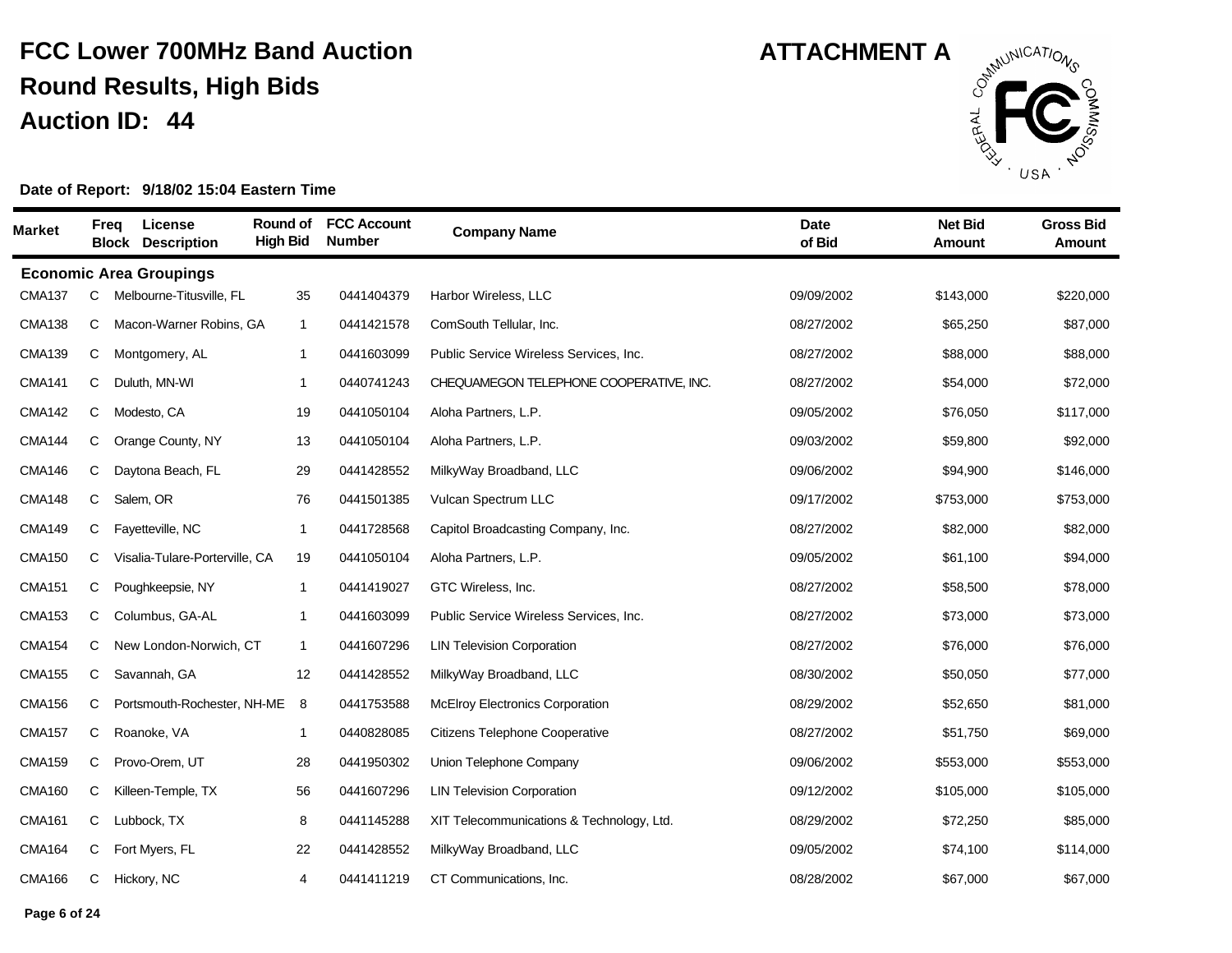

| Market        | Freq | License<br><b>Block Description</b> | Round of<br><b>High Bid</b> | <b>FCC Account</b><br><b>Number</b> | <b>Company Name</b>                             | <b>Date</b><br>of Bid | <b>Net Bid</b><br><b>Amount</b> | <b>Gross Bid</b><br>Amount |
|---------------|------|-------------------------------------|-----------------------------|-------------------------------------|-------------------------------------------------|-----------------------|---------------------------------|----------------------------|
|               |      | <b>Economic Area Groupings</b>      |                             |                                     |                                                 |                       |                                 |                            |
| <b>CMA167</b> | C    | Sarasota, FL                        | 29                          | 0441428552                          | MilkyWay Broadband, LLC                         | 09/06/2002            | \$128,050                       | \$197,000                  |
| <b>CMA168</b> | C    | Tallahassee. FL                     | 2                           | 0441428552                          | MilkyWay Broadband, LLC                         | 08/27/2002            | \$55,250                        | \$85,000                   |
| <b>CMA170</b> | C    | Galveston-Texas City, TX            | 60                          | 0441404379                          | Harbor Wireless, LLC                            | 09/13/2002            | \$46,800                        | \$72,000                   |
| <b>CMA171</b> | C    | Reno, NV                            | 36                          | 0441732148                          | Lynch 3G Communications Corporation             | 09/09/2002            | \$341,000                       | \$341,000                  |
| <b>CMA172</b> | C    | Lincoln, NE                         | $\overline{2}$              | 0441428552                          | MilkyWay Broadband, LLC                         | 08/27/2002            | \$41,600                        | \$64,000                   |
| <b>CMA173</b> | С    | Biloxi-Gulfport, MS                 | 22                          | 0441428552                          | MilkyWay Broadband, LLC                         | 09/05/2002            | \$62,400                        | \$96,000                   |
| <b>CMA174</b> | C    | Lafayette, LA                       | 12                          | 0441841047                          | Kaplan Telephone Company, Inc.                  | 08/30/2002            | \$81,000                        | \$108,000                  |
| <b>CMA175</b> | C    | Santa Cruz, CA                      | 19                          | 0441050104                          | Aloha Partners, L.P.                            | 09/05/2002            | \$46,800                        | \$72,000                   |
| <b>CMA176</b> | C    | Springfield, IL                     | 8                           | 0441456452                          | First Cellular of Southern Illinois             | 08/29/2002            | \$57,000                        | \$57,000                   |
| <b>CMA179</b> | C    | Topeka, KS                          | $\overline{1}$              | 0441711354                          | Rainbow Telephone Cooperative Association, Inc. | 08/27/2002            | \$43,500                        | \$58,000                   |
| <b>CMA182</b> | C    | Fayetteville-Springdale, AR         | 74                          | 0441039478                          | Allcom Communications, Inc.                     | 09/17/2002            | \$90,000                        | \$120,000                  |
| <b>CMA184</b> | C    | Houma-Thibodaux, LA                 | 40                          | 0442322128                          | David M. Gates                                  | 09/10/2002            | \$54,600                        | \$84,000                   |
| <b>CMA186</b> | C    | Green Bay, WI                       | 19                          | 0441724048                          | Star Wireless LLC                               | 09/05/2002            | \$43,550                        | \$67,000                   |
| <b>CMA188</b> | C    | Amarillo, TX                        | $\mathbf{1}$                | 0441145288                          | XIT Telecommunications & Technology, Ltd.       | 08/27/2002            | \$47,600                        | \$56,000                   |
| <b>CMA189</b> | C    | Racine, WI                          | 11                          | 0441103401                          | Redwood County Telephone Company                | 08/30/2002            | \$39,750                        | \$53,000                   |
| <b>CMA191</b> | C    | Yakima, WA                          | 63                          | 0441501385                          | Vulcan Spectrum LLC                             | 09/13/2002            | \$482,000                       | \$482,000                  |
| <b>CMA192</b> | C    | Gainesville, FL                     | $\overline{c}$              | 0441428552                          | MilkyWay Broadband, LLC                         | 08/27/2002            | \$39,650                        | \$61,000                   |
| <b>CMA195</b> | C    | Cedar Rapids, IA                    | 19                          | 0441724048                          | <b>Star Wireless LLC</b>                        | 09/05/2002            | \$33,150                        | \$51,000                   |
| <b>CMA196</b> | C    | Champaign-Urbana-Rantoul, IL        | -4                          | 0441456452                          | First Cellular of Southern Illinois             | 08/28/2002            | \$52,000                        | \$52,000                   |
| <b>CMA197</b> | C    | Lake Charles, LA                    | 6                           | 0441123127                          | <b>Cameron Communications Corporation</b>       | 08/28/2002            | \$67,000                        | \$67,000                   |
| <b>CMA198</b> | C    | St. Cloud, MN                       | 6                           | 0441103401                          | Redwood County Telephone Company                | 08/28/2002            | \$42,750                        | \$57,000                   |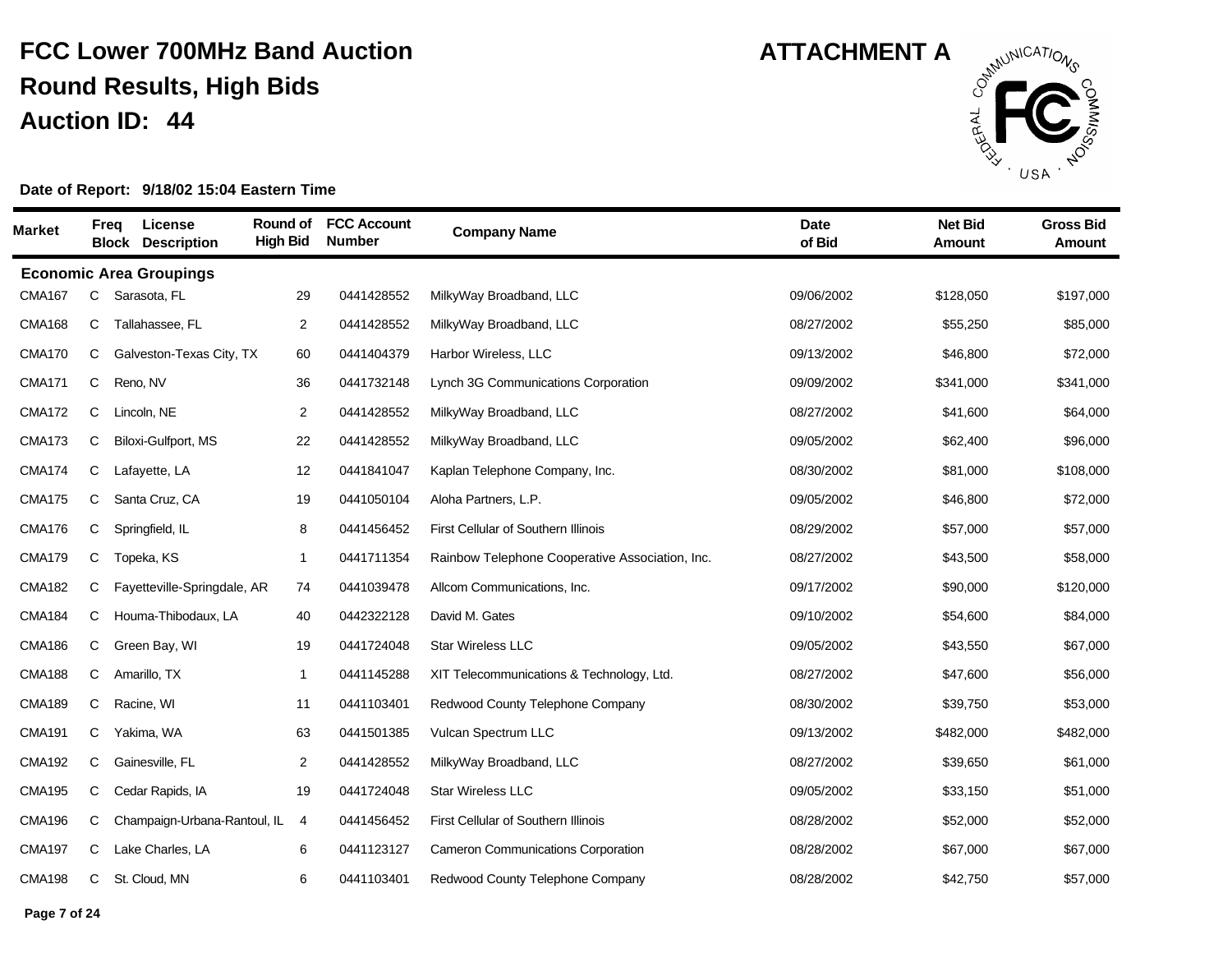

| <b>Market</b> |   | Freg       | License<br><b>Block Description</b> | Round of<br><b>High Bid</b> | <b>FCC Account</b><br><b>Number</b> | <b>Company Name</b>                       | <b>Date</b><br>of Bid | <b>Net Bid</b><br><b>Amount</b> | <b>Gross Bid</b><br><b>Amount</b> |
|---------------|---|------------|-------------------------------------|-----------------------------|-------------------------------------|-------------------------------------------|-----------------------|---------------------------------|-----------------------------------|
|               |   |            | <b>Economic Area Groupings</b>      |                             |                                     |                                           |                       |                                 |                                   |
| <b>CMA205</b> | C |            | Alexandria, LA                      | $\mathbf{1}$                | 0441123127                          | <b>Cameron Communications Corporation</b> | 08/27/2002            | \$45,000                        | \$45,000                          |
| <b>CMA208</b> | С |            | Fort Pierce, FL                     | 23                          | 0441404379                          | Harbor Wireless, LLC                      | 09/05/2002            | \$72,150                        | \$111,000                         |
| <b>CMA209</b> | С |            | Clarksville-Hopkinsville TN-KY      | $\overline{1}$              | 0441815353                          | Bluegrass Cellular, Inc.                  | 08/27/2002            | \$51,000                        | \$51,000                          |
| <b>CMA210</b> | С |            | Fort Collins-Loveland, CO           | 29                          | 0441050104                          | Aloha Partners, L.P.                      | 09/06/2002            | \$119,600                       | \$184,000                         |
| <b>CMA211</b> | С |            | Bradenton, FL                       | 2                           | 0441428552                          | MilkyWay Broadband, LLC                   | 08/27/2002            | \$41,600                        | \$64,000                          |
| <b>CMA212</b> | C |            | Bremerton, WA                       | 82                          | 0441501385                          | Vulcan Spectrum LLC                       | 09/18/2002            | \$430,000                       | \$430,000                         |
| <b>CMA213</b> | С |            | Pittsfield, MA                      | 20                          | 0441607296                          | <b>LIN Television Corporation</b>         | 09/05/2002            | \$42,000                        | \$42,000                          |
| <b>CMA214</b> | С |            | Richland-Kennewick-Pasco, W         | 63                          | 0441501385                          | Vulcan Spectrum LLC                       | 09/13/2002            | \$430,000                       | \$430,000                         |
| <b>CMA215</b> | C | Chico, CA  |                                     | 35                          | 0441050104                          | Aloha Partners, L.P.                      | 09/09/2002            | \$135,850                       | \$209,000                         |
| <b>CMA216</b> | С |            | Janesville-Beloit, WI               | 11                          | 0441103401                          | Redwood County Telephone Company          | 08/30/2002            | \$31,500                        | \$42,000                          |
| <b>CMA217</b> | С |            | Anderson, IN                        | 36                          | 0441428552                          | MilkyWay Broadband, LLC                   | 09/09/2002            | \$25,350                        | \$39,000                          |
| <b>CMA218</b> | С |            | Wilmington, NC                      | 6                           | 0441728568                          | Capitol Broadcasting Company, Inc.        | 08/28/2002            | \$51,000                        | \$51,000                          |
| <b>CMA221</b> | С |            | Fargo-Moorehead, ND-MN              | 4                           | 0441505536                          | Dickey Rural Services, Inc.               | 08/28/2002            | \$62,900                        | \$74,000                          |
| <b>CMA222</b> | С |            | Tuscaloosa, AL                      | 30                          | 0441126332                          | Corr Wireless Communications, LLC         | 09/06/2002            | \$45,000                        | \$60,000                          |
| <b>CMA226</b> | С |            | Florence, AL                        | $\mathbf{1}$                | 0441126332                          | Corr Wireless Communications, LLC         | 08/27/2002            | \$29,250                        | \$39,000                          |
| <b>CMA228</b> | С |            | Vineland-Millville, NJ              | 24                          | 0441428552                          | MilkyWay Broadband, LLC                   | 09/05/2002            | \$26,650                        | \$41,000                          |
| <b>CMA229</b> | С |            | Medford, OR                         | 59                          | 0441501385                          | Vulcan Spectrum LLC                       | 09/13/2002            | \$216,000                       | \$216,000                         |
| <b>CMA230</b> | С |            | Decatur, IL                         | 62                          | 0442325564                          | McBride Spectrum Partners I, LLC          | 09/13/2002            | \$22,750                        | \$35,000                          |
| <b>CMA232</b> | С |            | Eau Claire, WI                      | 13                          | 0441124583                          | CTC Telcom, Inc.                          | 09/03/2002            | \$38,250                        | \$51,000                          |
| <b>CMA234</b> | С |            | Athens, GA                          | 60                          | 0441404379                          | Harbor Wireless, LLC                      | 09/13/2002            | \$30,550                        | \$47,000                          |
| <b>CMA239</b> | С | Joplin, MO |                                     | $\mathbf{1}$                | 0441228311                          | Craw-Kan Telephone Cooperative, Inc.      | 08/27/2002            | \$34,000                        | \$40,000                          |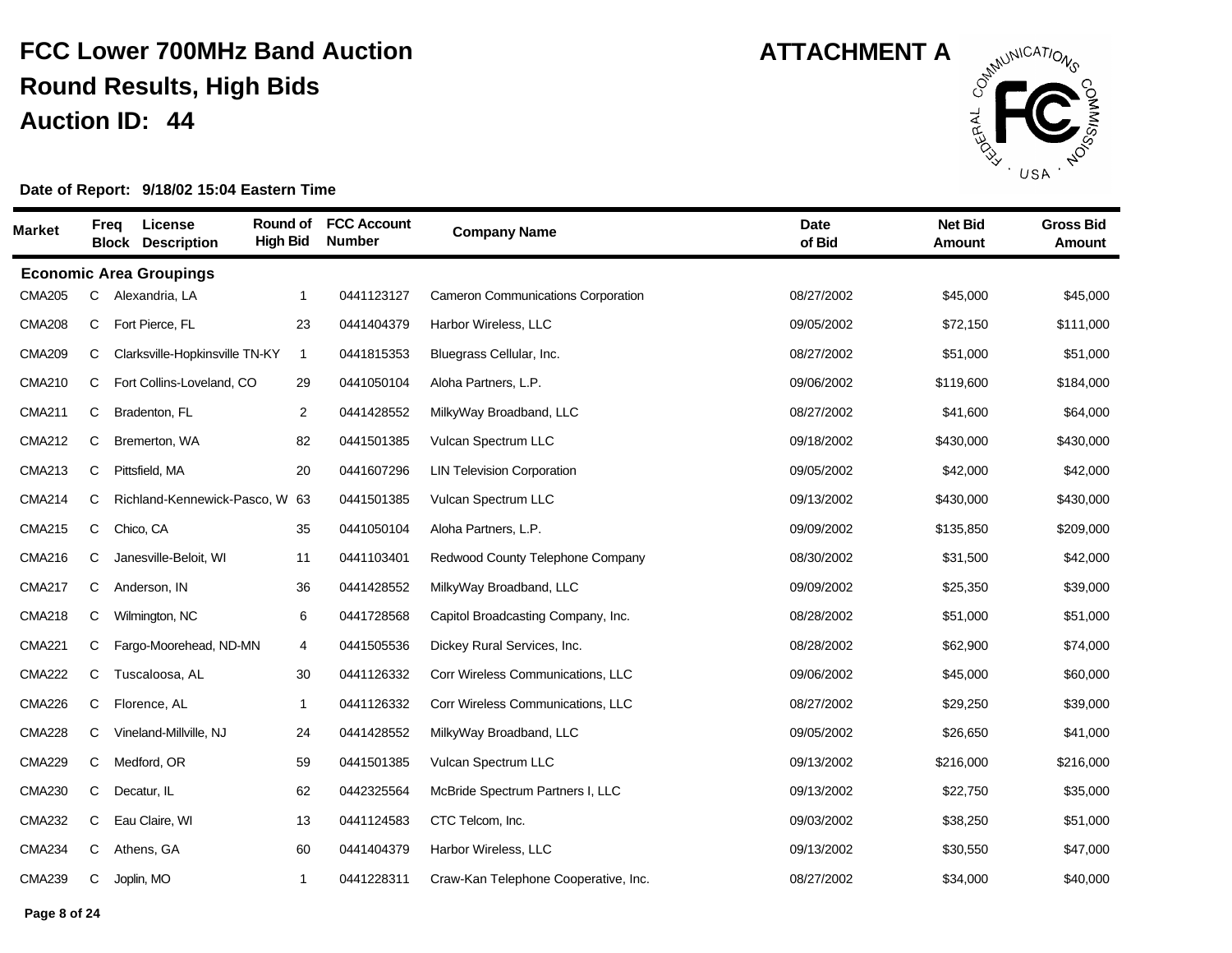

| <b>Market</b> | <b>Freq</b> | License<br><b>Block</b>        | <b>Description</b>     | <b>Round of</b><br><b>High Bid</b> | <b>FCC Account</b><br><b>Number</b> | <b>Company Name</b>                    | <b>Date</b><br>of Bid | <b>Net Bid</b><br><b>Amount</b> | <b>Gross Bid</b><br><b>Amount</b> |
|---------------|-------------|--------------------------------|------------------------|------------------------------------|-------------------------------------|----------------------------------------|-----------------------|---------------------------------|-----------------------------------|
|               |             | <b>Economic Area Groupings</b> |                        |                                    |                                     |                                        |                       |                                 |                                   |
| <b>CMA241</b> | C           | Pueblo, CO                     |                        | 3                                  | 0441715103                          | Beulahland Communications, Inc.        | 08/28/2002            | \$38,350                        | \$59,000                          |
| <b>CMA242</b> | С           | Olympia, WA                    |                        | 67                                 | 0441501385                          | Vulcan Spectrum LLC                    | 09/16/2002            | \$470,000                       | \$470,000                         |
| <b>CMA243</b> | С           | Greeley, CO                    |                        | 30                                 | 0441719377                          | Eastern Colorado Wireless Partnership  | 09/06/2002            | \$83,000                        | \$83,000                          |
| <b>CMA244</b> | С           | Kenosha, WI                    |                        | 11                                 | 0441103401                          | Redwood County Telephone Company       | 08/30/2002            | \$28,500                        | \$38,000                          |
| <b>CMA245</b> | С           | Ocala, FL                      |                        | 2                                  | 0441428552                          | MilkyWay Broadband, LLC                | 08/27/2002            | \$37,700                        | \$58,000                          |
| <b>CMA246</b> | С           | Dothan, AL                     |                        | 2                                  | 0441428552                          | MilkyWay Broadband, LLC                | 08/27/2002            | \$25,350                        | \$39,000                          |
| <b>CMA250</b> | С           |                                | Bloomington-Normal, IL | 8                                  | 0441456452                          | First Cellular of Southern Illinois    | 08/29/2002            | \$39,000                        | \$39,000                          |
| <b>CMA252</b> | С           | Pascagoula, MI                 |                        | 2                                  | 0441428552                          | MilkyWay Broadband, LLC                | 08/27/2002            | \$22,750                        | \$35,000                          |
| <b>CMA254</b> | С           | Redding, CA                    |                        | 35                                 | 0441050104                          | Aloha Partners, L.P.                   | 09/09/2002            | \$105,300                       | \$162,000                         |
| <b>CMA256</b> | С           | Charlottesville, VA            |                        | $\mathbf{1}$                       | 0441426398                          | DataCom Wireless, L.L.C.               | 08/27/2002            | \$25,350                        | \$39,000                          |
| <b>CMA261</b> | С           | Albany, GA                     |                        | $\mathbf{1}$                       | 0441603099                          | Public Service Wireless Services, Inc. | 08/27/2002            | \$34,000                        | \$34,000                          |
| <b>CMA263</b> | С           | Wausau, WI                     |                        | 16                                 | 0441913134                          | CENTRAL WISCONSIN COMMUNICATIONS, INC. | 09/03/2002            | \$98,600                        | \$116,000                         |
| <b>CMA264</b> | С           | Florence, SC                   |                        | $\mathbf{1}$                       | 0441725312                          | FTC Management Group, Inc.             | 08/27/2002            | \$34,000                        | \$34,000                          |
| <b>CMA265</b> | С           |                                | Fort Walton Beach, FL  | 58                                 | 0441428552                          | MilkyWay Broadband, LLC                | 09/13/2002            | \$35,750                        | \$55,000                          |
| <b>CMA267</b> | С           | Sioux Falls, SD                |                        | $\mathbf{1}$                       | 0441539063                          | Kennebec Telephone Company, Inc.       | 08/27/2002            | \$24,050                        | \$37,000                          |
| <b>CMA268</b> | С           | Billings, MT                   |                        | 5                                  | 0441714552                          | Cable & Communications Corporation     | 08/28/2002            | \$32,300                        | \$38,000                          |
| <b>CMA270</b> | С           | Bellingham, WA                 |                        | 82                                 | 0441501385                          | Vulcan Spectrum LLC                    | 09/18/2002            | \$404,000                       | \$404,000                         |
| <b>CMA271</b> | С           | Kokomo, IN                     |                        | 2                                  | 0441428552                          | MilkyWay Broadband, LLC                | 08/27/2002            | \$18,850                        | \$29,000                          |
| <b>CMA274</b> | С           | Yuba City, CA                  |                        | 35                                 | 0441050104                          | Aloha Partners, L.P.                   | 09/09/2002            | \$87,100                        | \$134,000                         |
| <b>CMA275</b> | С           | St. Joseph, MO                 |                        | $\mathbf{1}$                       | 0441117215                          | Grand River Communications, Inc.       | 08/27/2002            | \$29,000                        | \$29,000                          |
| <b>CMA276</b> | С           | Grand Forks, ND-MN             |                        | 4                                  | 0441505536                          | Dickey Rural Services, Inc.            | 08/28/2002            | \$42,500                        | \$50,000                          |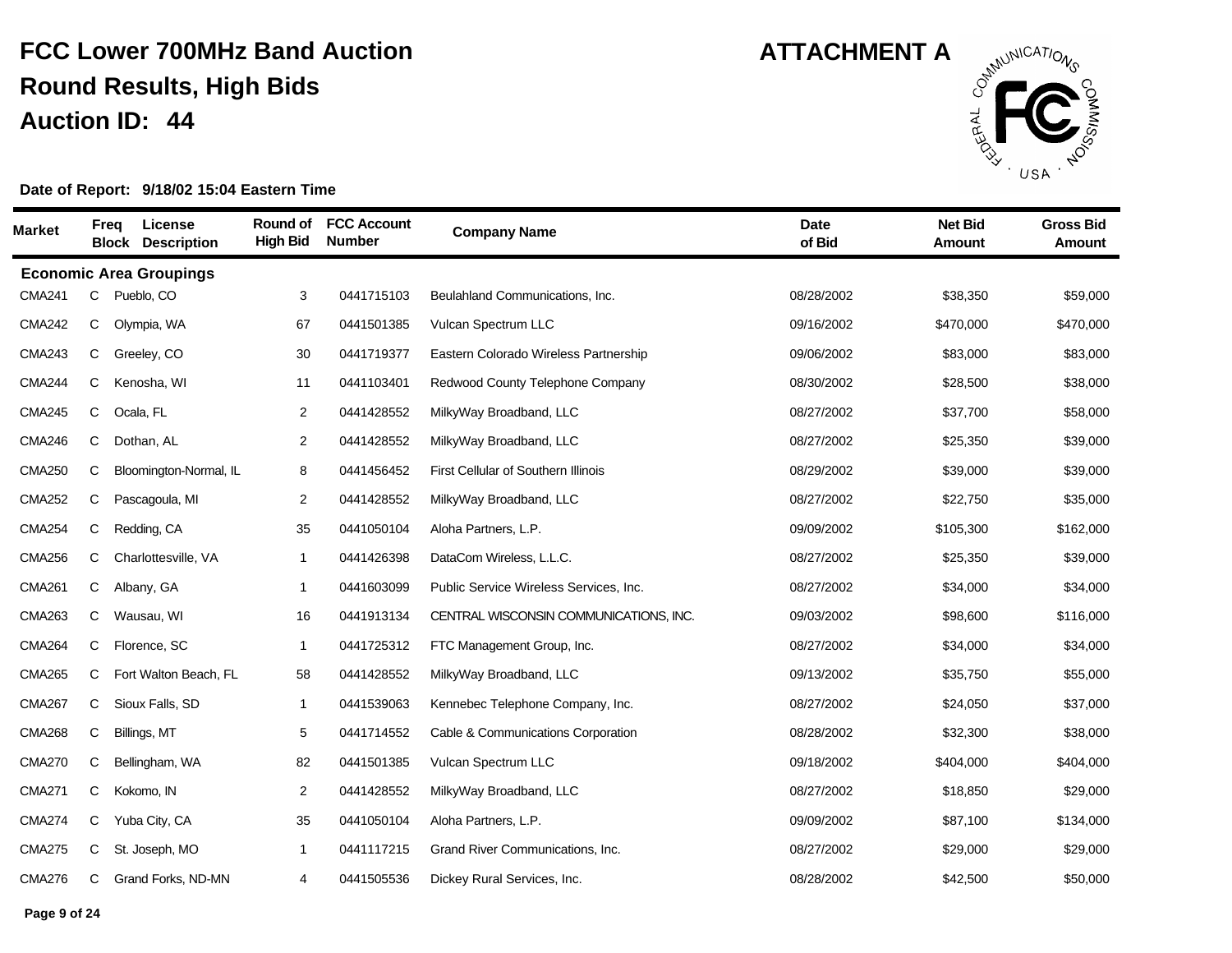

| <b>Market</b> |   | License<br>Freq<br><b>Block Description</b> | Round of<br><b>High Bid</b> | <b>FCC Account</b><br><b>Number</b> | <b>Company Name</b>                             | <b>Date</b><br>of Bid | <b>Net Bid</b><br><b>Amount</b> | <b>Gross Bid</b><br><b>Amount</b> |
|---------------|---|---------------------------------------------|-----------------------------|-------------------------------------|-------------------------------------------------|-----------------------|---------------------------------|-----------------------------------|
|               |   | <b>Economic Area Groupings</b>              |                             |                                     |                                                 |                       |                                 |                                   |
| <b>CMA277</b> | С | Sheboygan, WI                               | 11                          | 0441103401                          | Redwood County Telephone Company                | 08/30/2002            | \$23,250                        | \$31,000                          |
| <b>CMA278</b> | С | Columbia, MO                                | 9                           | 0441251141                          | Chariton Valley Communication Corporation, Inc. | 08/29/2002            | \$100,300                       | \$118,000                         |
| <b>CMA280</b> | С | Burlington, NC                              | 3                           | 0441728568                          | Capitol Broadcasting Company, Inc.              | 08/28/2002            | \$32,000                        | \$32,000                          |
| <b>CMA283</b> | С | Panama City, FL                             | $\overline{c}$              | 0441428552                          | MilkyWay Broadband, LLC                         | 08/27/2002            | \$28,600                        | \$44,000                          |
| <b>CMA284</b> | С | Elmira, NY                                  | 20                          | 0441732148                          | Lynch 3G Communications Corporation             | 09/05/2002            | \$29,000                        | \$29,000                          |
| <b>CMA285</b> | С | Las Cruces, NM                              | 51                          | 0441732148                          | Lynch 3G Communications Corporation             | 09/12/2002            | \$66,000                        | \$66,000                          |
| <b>CMA288</b> | С | Rochester, MN                               | 6                           | 0441103401                          | Redwood County Telephone Company                | 08/28/2002            | \$24,000                        | \$32,000                          |
| <b>CMA289</b> | С | Rapid City, SD                              | 7                           | 0441539063                          | Kennebec Telephone Company, Inc.                | 08/29/2002            | \$59,800                        | \$92,000                          |
| <b>CMA290</b> | С | La Crosse, WI                               | 11                          | 0441103401                          | Redwood County Telephone Company                | 08/30/2002            | \$21,750                        | \$29,000                          |
| <b>CMA294</b> | С | San Angelo, TX                              | $\mathbf{1}$                | 0441615441                          | C&W Enterprises, Inc.                           | 08/27/2002            | \$22,500                        | \$30,000                          |
| <b>CMA297</b> | С | Great Falls, MT                             | $\mathbf{1}$                | 0441931129                          | Montana Spectrum Alliance                       | 08/27/2002            | \$19,550                        | \$23,000                          |
| <b>CMA298</b> | С | Bismarck, ND                                | 3                           | 0441838476                          | <b>BEK Communications Cooperative</b>           | 08/28/2002            | \$27,000                        | \$36,000                          |
| <b>CMA299</b> | С | Casper, WY                                  | 22                          | 0441950302                          | Union Telephone Company                         | 09/05/2002            | \$59,000                        | \$59,000                          |
| <b>CMA300</b> | C | Victoria, TX                                | $\mathbf{1}$                | 0442001419                          | Guadalupe Valley Communications Systems, L.P.   | 08/27/2002            | \$22,000                        | \$22,000                          |
| <b>CMA301</b> | С | Lawrence, KS                                | $\mathbf{1}$                | 0441711354                          | Rainbow Telephone Cooperative Association, Inc. | 08/27/2002            | \$18,750                        | \$25,000                          |
| <b>CMA302</b> | С | Enid, OK                                    | 6                           | 0441136517                          | KanOkla Telephone Association, Inc.             | 08/28/2002            | \$14,450                        | \$17,000                          |
| <b>CMA304</b> | С | Joliet, IL                                  | 64                          | 0442325564                          | McBride Spectrum Partners I, LLC                | 09/13/2002            | \$6,305                         | \$9,700                           |
| <b>CMA306</b> | С | <b>Gulf of Mexico</b>                       | 61                          | 0441404379                          | Harbor Wireless, LLC                            | 09/13/2002            | \$107,900                       | \$166,000                         |
| <b>CMA307</b> | C | Alabama 1 - Franklin                        | $\mathbf{1}$                | 0441126332                          | Corr Wireless Communications, LLC               | 08/27/2002            | \$71,250                        | \$95,000                          |
| <b>CMA308</b> | С | Alabama 2 - Jackson                         | 3                           | 0441017119                          | FARMERS CELLULAR TELEPHONE, INC.                | 08/28/2002            | \$31,450                        | \$37,000                          |
| <b>CMA311</b> | С | Alabama 5 - Cleburne                        | $\mathbf 1$                 | 0441126332                          | Corr Wireless Communications, LLC               | 08/27/2002            | \$46,500                        | \$62,000                          |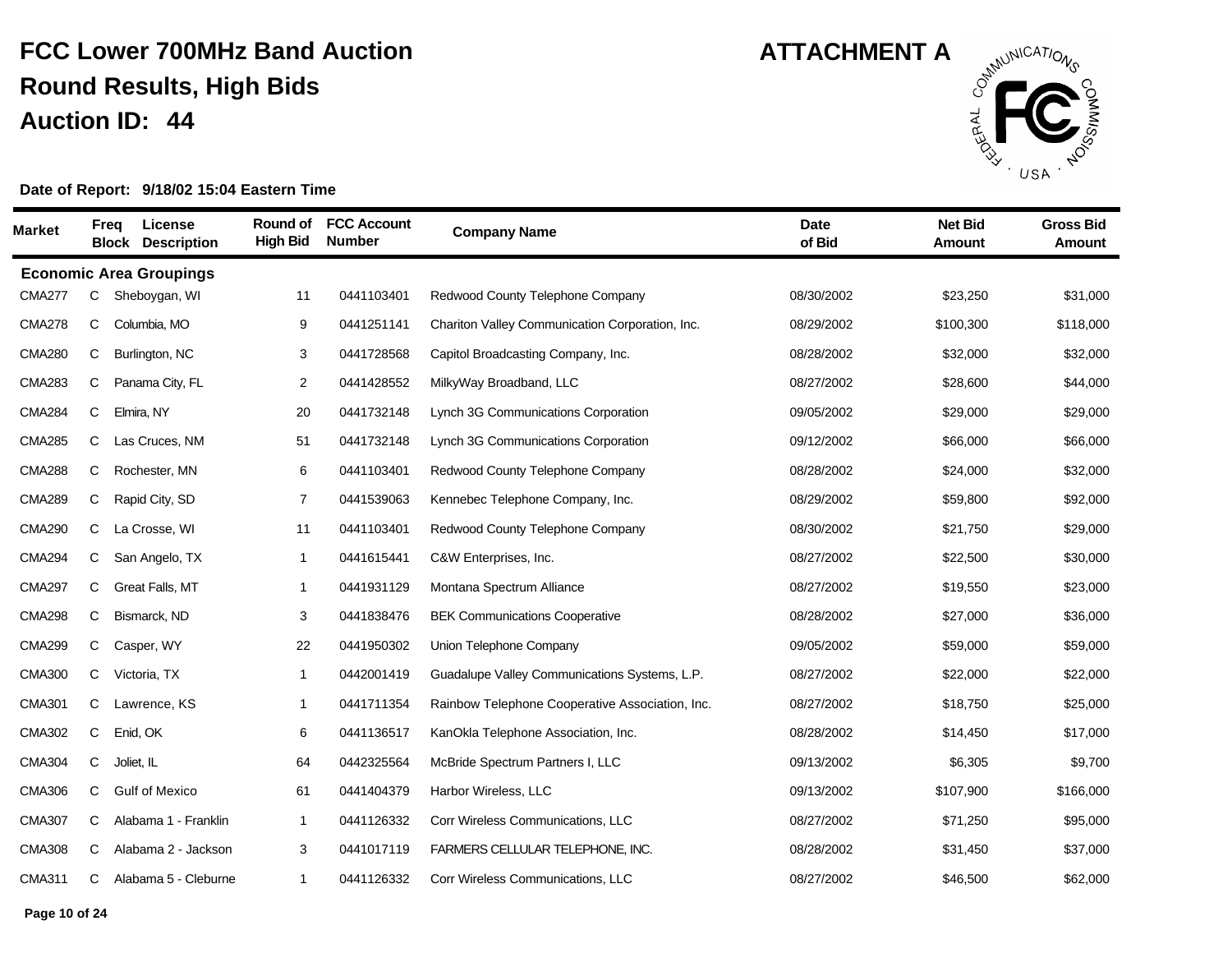

| <b>Market</b> |   | Freg | License<br><b>Block Description</b> | Round of<br><b>High Bid</b> | <b>FCC Account</b><br><b>Number</b> | <b>Company Name</b>                                | <b>Date</b><br>of Bid | <b>Net Bid</b><br>Amount | <b>Gross Bid</b><br>Amount |
|---------------|---|------|-------------------------------------|-----------------------------|-------------------------------------|----------------------------------------------------|-----------------------|--------------------------|----------------------------|
|               |   |      | <b>Economic Area Groupings</b>      |                             |                                     |                                                    |                       |                          |                            |
| <b>CMA312</b> | C |      | Alabama 6 - Washington              | 21                          | 0441428552                          | MilkyWay Broadband, LLC                            | 09/05/2002            | \$22,750                 | \$35,000                   |
| <b>CMA313</b> | C |      | Alabama 7 - Butler                  | 9                           | 0441428552                          | MilkyWay Broadband, LLC                            | 08/29/2002            | \$31,850                 | \$49,000                   |
| <b>CMA315</b> | C |      | Alaska 1 - Wade Hampton             | $\mathbf{1}$                | 0442045388                          | Arctic Slope Telecommunications and Cellular, Inc. | 08/27/2002            | \$26,250                 | \$35,000                   |
| <b>CMA317</b> | C |      | Alaska 3 - Haines                   | 1                           | 0441242328                          | City of Ketchikan dba Ketchikan Public Utilities   | 08/27/2002            | \$21,000                 | \$21,000                   |
| <b>CMA318</b> | C |      | Arizona 1 - Mohave                  | 29                          | 0441050104                          | Aloha Partners, L.P.                               | 09/06/2002            | \$18,200                 | \$28,000                   |
| <b>CMA319</b> | C |      | Arizona 2 - Coconino                | 75                          | 0441050104                          | Aloha Partners, L.P.                               | 09/17/2002            | \$39,650                 | \$61,000                   |
| <b>CMA321</b> | C |      | Arizona 4 - Yuma                    | 19                          | 0442322128                          | David M. Gates                                     | 09/05/2002            | \$23,400                 | \$36,000                   |
| <b>CMA322</b> | C |      | Arizona 5 - Gila                    | $\overline{2}$              | 0441634345                          | San Carlos Apache Telecommunications Utility, Inc. | 08/27/2002            | \$47,000                 | \$47,000                   |
| <b>CMA323</b> | C |      | Arizona 6 - Graham                  | $\overline{2}$              | 0441634345                          | San Carlos Apache Telecommunications Utility, Inc. | 08/27/2002            | \$49,000                 | \$49,000                   |
| <b>CMA330</b> | C |      | Arkansas 7 - Pope                   | 1                           | 0441741433                          | Yell County Telephone Company, Inc.                | 08/27/2002            | \$23,250                 | \$31,000                   |
| <b>CMA336</b> | C |      | California 1 - Del Norte            | 35                          | 0441050104                          | Aloha Partners, L.P.                               | 09/09/2002            | \$102,700                | \$158,000                  |
| <b>CMA337</b> | C |      | California 2 - Modoc                | 35                          | 0441050104                          | Aloha Partners, L.P.                               | 09/09/2002            | \$28,600                 | \$44,000                   |
| <b>CMA338</b> | C |      | California 3 - Alpine               | 25                          | 0441050104                          | Aloha Partners, L.P.                               | 09/06/2002            | \$24,700                 | \$38,000                   |
| <b>CMA339</b> | C |      | California 4 - Madera               | 38                          | 0441640254                          | The Ponderosa Telephone Co.                        | 09/10/2002            | \$219,300                | \$258,000                  |
| <b>CMA340</b> | C |      | California 5 - San Luis Obispo      | 19                          | 0441050104                          | Aloha Partners, L.P.                               | 09/05/2002            | \$44,200                 | \$68,000                   |
| <b>CMA341</b> | C |      | California 6 - Mono                 | 27                          | 0441050104                          | Aloha Partners, L.P.                               | 09/06/2002            | \$5,525                  | \$8,500                    |
| <b>CMA342</b> | C |      | California 7 - Imperial             | 27                          | 0441050104                          | Aloha Partners, L.P.                               | 09/06/2002            | \$21,450                 | \$33,000                   |
| <b>CMA343</b> | C |      | California 8 - Tehama               | 35                          | 0441050104                          | Aloha Partners, L.P.                               | 09/09/2002            | \$44,850                 | \$69,000                   |
| <b>CMA344</b> | C |      | California 9 - Mendocino            | 35                          | 0441050104                          | Aloha Partners, L.P.                               | 09/09/2002            | \$101,400                | \$156,000                  |
| <b>CMA345</b> | C |      | California 10 - Sierra              | 19                          | 0441050104                          | Aloha Partners, L.P.                               | 09/05/2002            | \$16,250                 | \$25,000                   |
| <b>CMA346</b> | C |      | California 11 - El Dorado           | 11                          | 0441050104                          | Aloha Partners, L.P.                               | 08/30/2002            | \$24,700                 | \$38,000                   |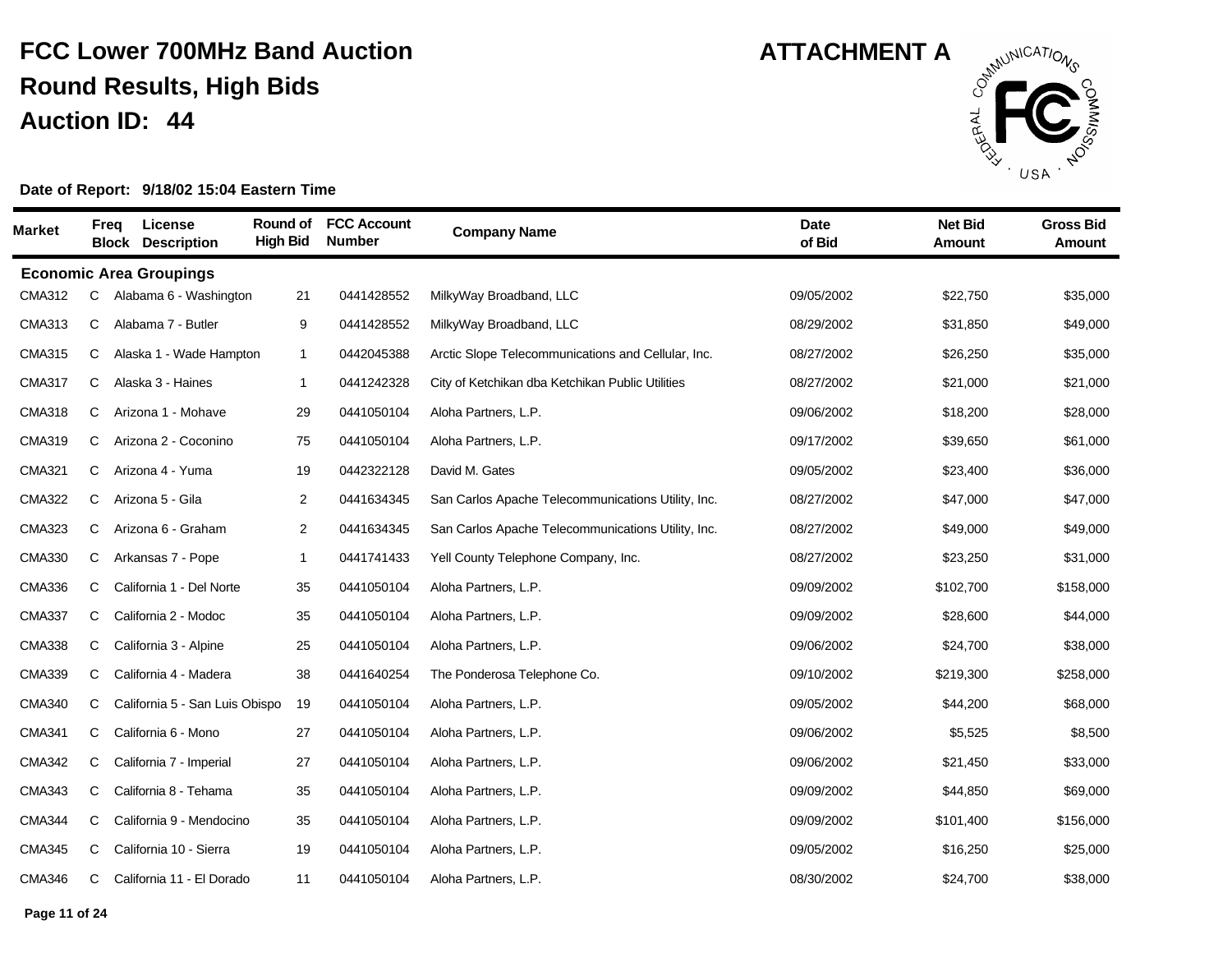

| <b>Market</b> | <b>Freq</b> | License<br><b>Block</b><br><b>Description</b> | Round of<br><b>High Bid</b> | <b>FCC Account</b><br><b>Number</b> | <b>Company Name</b>                   | <b>Date</b><br>of Bid | <b>Net Bid</b><br><b>Amount</b> | <b>Gross Bid</b><br><b>Amount</b> |
|---------------|-------------|-----------------------------------------------|-----------------------------|-------------------------------------|---------------------------------------|-----------------------|---------------------------------|-----------------------------------|
|               |             | <b>Economic Area Groupings</b>                |                             |                                     |                                       |                       |                                 |                                   |
| <b>CMA347</b> | С           | California 12 - Kings                         | 27                          | 0441050104                          | Aloha Partners, L.P.                  | 09/06/2002            | \$19,500                        | \$30,000                          |
| <b>CMA348</b> | C           | Colorado 1 - Moffat                           | 17                          | 0441950302                          | Union Telephone Company               | 09/04/2002            | \$82,000                        | \$82,000                          |
| <b>CMA349</b> | С           | Colorado 2 - Logan                            | 28                          | 0441719377                          | Eastern Colorado Wireless Partnership | 09/06/2002            | \$35,000                        | \$35,000                          |
| <b>CMA350</b> | C           | Colorado 3 - Garfield                         | 28                          | 0441950302                          | Union Telephone Company               | 09/06/2002            | \$687,000                       | \$687,000                         |
| <b>CMA351</b> | C           | Colorado 4 - Park                             | 8                           | 0441950302                          | Union Telephone Company               | 08/29/2002            | \$64,000                        | \$64,000                          |
| <b>CMA352</b> | С           | Colorado 5 - Elbert                           | 28                          | 0441719377                          | Eastern Colorado Wireless Partnership | 09/06/2002            | \$8,100                         | \$8,100                           |
| <b>CMA353</b> | С           | Colorado 6 - San Miguel                       | $\mathbf{1}$                | 0441836534                          | Farmers Telephone Company, Inc.       | 08/27/2002            | \$18,000                        | \$18,000                          |
| <b>CMA354</b> | С           | Colorado 7 - Saguache                         | 23                          | 0441950302                          | Union Telephone Company               | 09/05/2002            | \$186,000                       | \$186,000                         |
| <b>CMA355</b> | С           | Colorado 8 - Kiowa                            | 28                          | 0441719377                          | Eastern Colorado Wireless Partnership | 09/06/2002            | \$17,000                        | \$17,000                          |
| <b>CMA356</b> | C           | Colorado 9 - Costilla                         | 2                           | 0441140399                          | <b>BLANCA TELEPHONE COMPANY</b>       | 08/27/2002            | \$7,500                         | \$10,000                          |
| <b>CMA357</b> | С           | Connecticut 1 - Litchfield                    | $\mathbf{1}$                | 0441607296                          | <b>LIN Television Corporation</b>     | 08/27/2002            | \$52,000                        | \$52,000                          |
| <b>CMA358</b> | С           | Connecticut 2 - Windham                       | $\mathbf{1}$                | 0441607296                          | <b>LIN Television Corporation</b>     | 08/27/2002            | \$31,000                        | \$31,000                          |
| <b>CMA359</b> | С           | Delaware 1 - Kent                             | 36                          | 0441428552                          | MilkyWay Broadband, LLC               | 09/09/2002            | \$43,550                        | \$67,000                          |
| <b>CMA360</b> | С           | Florida 1 - Collier                           | 27                          | 0441428552                          | MilkyWay Broadband, LLC               | 09/06/2002            | \$67,600                        | \$104,000                         |
| <b>CMA361</b> | C           | Florida 2 - Glades                            | 35                          | 0441404379                          | Harbor Wireless, LLC                  | 09/09/2002            | \$45,500                        | \$70,000                          |
| <b>CMA362</b> | С           | Florida 3 - Hardee                            | 2                           | 0441428552                          | MilkyWay Broadband, LLC               | 08/27/2002            | \$29,900                        | \$46,000                          |
| <b>CMA363</b> | С           | Florida 4 - Citrus                            | $\overline{c}$              | 0441428552                          | MilkyWay Broadband, LLC               | 08/27/2002            | \$73,450                        | \$113,000                         |
| <b>CMA364</b> | С           | Florida 5 - Putnam                            | 62                          | 0441428552                          | MilkyWay Broadband, LLC               | 09/13/2002            | \$26,650                        | \$41,000                          |
| <b>CMA365</b> | С           | Florida 6 - Dixie                             | $\overline{c}$              | 0441428552                          | MilkyWay Broadband, LLC               | 08/27/2002            | \$9,100                         | \$14,000                          |
| <b>CMA366</b> | С           | Florida 7 - Hamilton                          | $\overline{c}$              | 0441428552                          | MilkyWay Broadband, LLC               | 08/27/2002            | \$17,550                        | \$27,000                          |
| <b>CMA367</b> | С           | Florida 8 - Jefferson                         | 39                          | 0441428552                          | MilkyWay Broadband, LLC               | 09/10/2002            | \$17,550                        | \$27,000                          |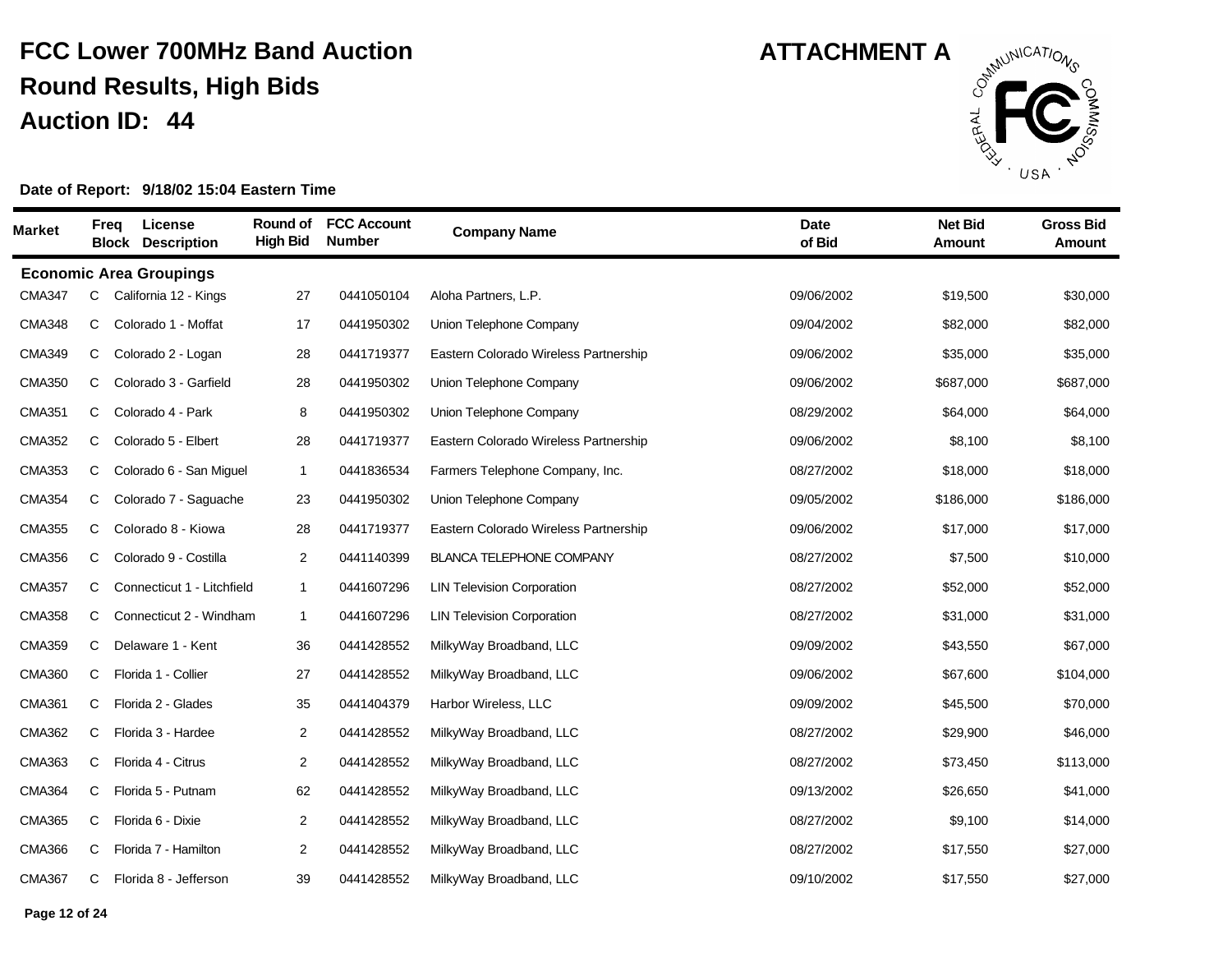

| Market        | Freq | License<br><b>Block</b><br><b>Description</b> | Round of<br><b>High Bid</b> | <b>FCC Account</b><br><b>Number</b> | <b>Company Name</b>                    | <b>Date</b><br>of Bid | <b>Net Bid</b><br><b>Amount</b> | <b>Gross Bid</b><br><b>Amount</b> |
|---------------|------|-----------------------------------------------|-----------------------------|-------------------------------------|----------------------------------------|-----------------------|---------------------------------|-----------------------------------|
|               |      | <b>Economic Area Groupings</b>                |                             |                                     |                                        |                       |                                 |                                   |
| <b>CMA368</b> | С    | Florida 9 - Calhoun                           | 54                          | 0441428552                          | MilkyWay Broadband, LLC                | 09/12/2002            | \$11,050                        | \$17,000                          |
| <b>CMA369</b> | C    | Florida 10 - Walton                           | 49                          | 0441428552                          | MilkyWay Broadband, LLC                | 09/12/2002            | \$49,400                        | \$76,000                          |
| <b>CMA370</b> | C    | Florida 11 - Monroe                           | 62                          | 0441404379                          | Harbor Wireless, LLC                   | 09/13/2002            | \$92,300                        | \$142,000                         |
| <b>CMA371</b> | C    | Georgia 1 - Whitfield                         | $\mathbf{1}$                | 0441126332                          | Corr Wireless Communications, LLC      | 08/27/2002            | \$44,250                        | \$59,000                          |
| <b>CMA372</b> | С    | Georgia 2 - Dawson                            | 31                          | 0441050104                          | Aloha Partners, L.P.                   | 09/09/2002            | \$51,350                        | \$79,000                          |
| <b>CMA373</b> | C    | Georgia 3 - Chattooga                         | $\overline{2}$              | 0441126332                          | Corr Wireless Communications, LLC      | 08/27/2002            | \$52,500                        | \$70,000                          |
| <b>CMA374</b> | C    | Georgia 4 - Jasper                            | $\mathbf{1}$                | 0441236032                          | DYCOM HOLDING, INC.                    | 08/27/2002            | \$29,750                        | \$35,000                          |
| <b>CMA375</b> | C    | Georgia 5 - Haralson                          | 4                           | 0441654478                          | Lackawaxen Long Distance Company, Inc. | 08/28/2002            | \$63,000                        | \$63,000                          |
| <b>CMA376</b> | C    | Georgia 6 - Spalding                          | $\overline{7}$              | 0441603099                          | Public Service Wireless Services, Inc. | 08/29/2002            | \$55,000                        | \$55,000                          |
| <b>CMA380</b> | C    | Georgia 10 - Bleckley                         | $\mathbf{1}$                | 0441421578                          | ComSouth Tellular, Inc.                | 08/27/2002            | \$31,500                        | \$42,000                          |
| <b>CMA382</b> | C    | Georgia 12 - Liberty                          | 12                          | 0441428552                          | MilkyWay Broadband, LLC                | 08/30/2002            | \$35,750                        | \$55,000                          |
| <b>CMA385</b> | C    | Hawaii 1 - Kauai                              | 15                          | 0441050104                          | Aloha Partners, L.P.                   | 09/03/2002            | \$9,750                         | \$15,000                          |
| <b>CMA386</b> | C    | Hawai 2 - Maui                                | 15                          | 0441050104                          | Aloha Partners, L.P.                   | 09/03/2002            | \$19,500                        | \$30,000                          |
| <b>CMA387</b> | C    | Hawaii 3 - Hawaii                             | 15                          | 0441050104                          | Aloha Partners, L.P.                   | 09/03/2002            | \$23,400                        | \$36,000                          |
| <b>CMA388</b> | C    | Idaho 1 - Boundary                            | 64                          | 0441646428                          | Whidbey Telephone Company              | 09/13/2002            | \$79,900                        | \$94,000                          |
| <b>CMA390</b> | C    | Idaho 3 - Lemhi                               | 18                          | 0441612581                          | Banks Broadcasting, Inc.               | 09/04/2002            | \$24,650                        | \$29,000                          |
| <b>CMA393</b> | C    | Idaho 6 - Clark                               | 17                          | 0441950302                          | Union Telephone Company                | 09/04/2002            | \$572,000                       | \$572,000                         |
| <b>CMA398</b> | C    | Illinois 5 - Mason                            | 62                          | 0442325564                          | McBride Spectrum Partners I, LLC       | 09/13/2002            | \$18,200                        | \$28,000                          |
| <b>CMA399</b> | C    | Illinois 6 - Montgomery                       | 4                           | 0441456452                          | First Cellular of Southern Illinois    | 08/28/2002            | \$59,000                        | \$59,000                          |
| <b>CMA400</b> | C    | Illinois 7 - Vermilion                        | 4                           | 0441456452                          | First Cellular of Southern Illinois    | 08/28/2002            | \$71,000                        | \$71,000                          |
| <b>CMA401</b> | С    | Illinois 8 - Washington                       | $\mathbf{1}$                | 0441456452                          | First Cellular of Southern Illinois    | 08/27/2002            | \$99,000                        | \$99,000                          |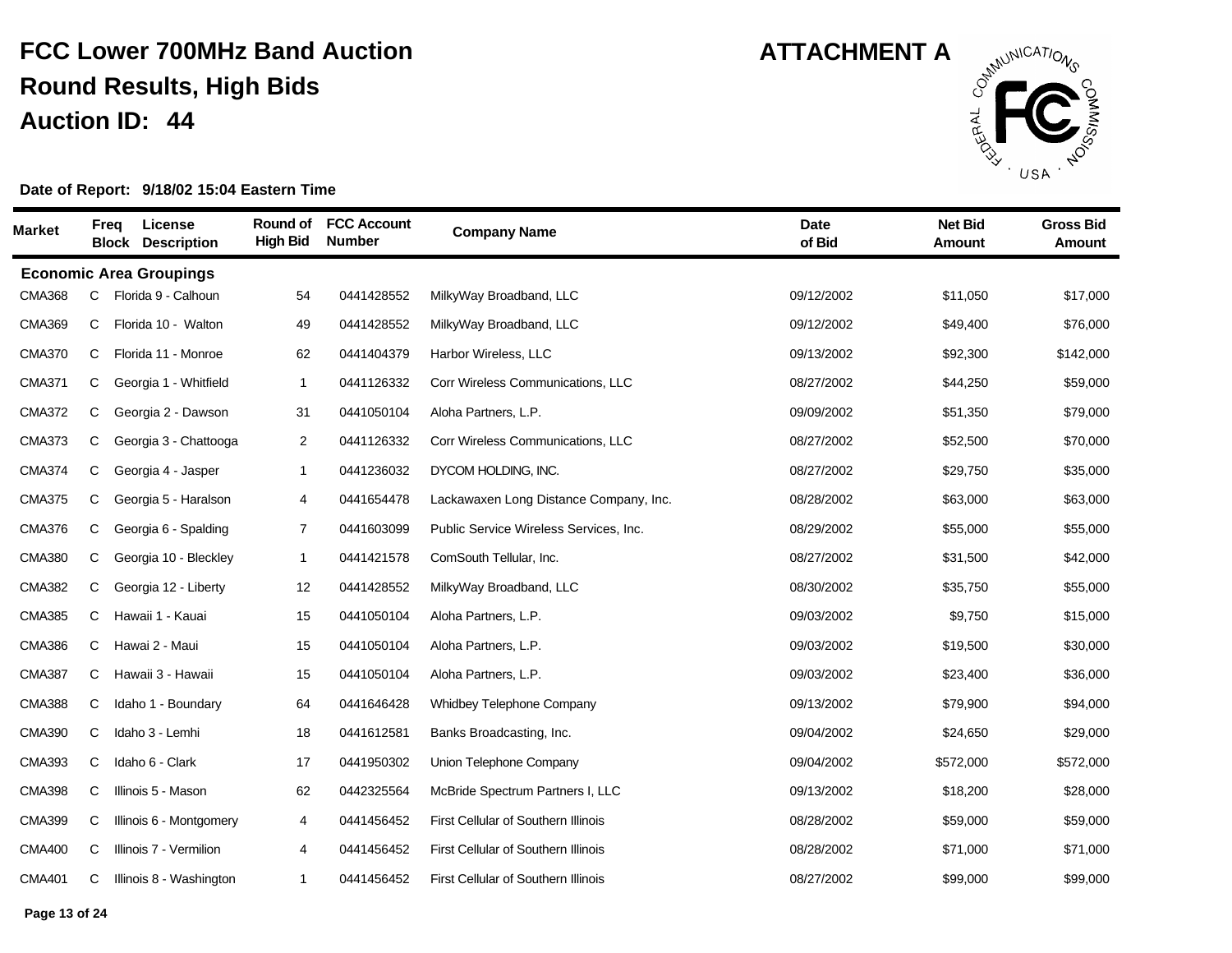

| <b>Market</b> | Freq | License<br><b>Block Description</b> | Round of<br><b>High Bid</b> | <b>FCC Account</b><br><b>Number</b> | <b>Company Name</b>                               | <b>Date</b><br>of Bid | <b>Net Bid</b><br><b>Amount</b> | <b>Gross Bid</b><br><b>Amount</b> |
|---------------|------|-------------------------------------|-----------------------------|-------------------------------------|---------------------------------------------------|-----------------------|---------------------------------|-----------------------------------|
|               |      | <b>Economic Area Groupings</b>      |                             |                                     |                                                   |                       |                                 |                                   |
| <b>CMA402</b> | C    | Illinois 9 - Clay                   | $\mathbf{1}$                | 0441456452                          | First Cellular of Southern Illinois               | 08/27/2002            | \$46,000                        | \$46,000                          |
| <b>CMA405</b> | C    | Indiana 3 - Huntington              | 1                           | 0441118542                          | Swayzee Telephone Company                         | 08/27/2002            | \$33,000                        | \$44,000                          |
| <b>CMA406</b> | C    | Indiana 4 - Miami                   | $\mathbf{1}$                | 0441118542                          | Swayzee Telephone Company                         | 08/27/2002            | \$40,500                        | \$54,000                          |
| <b>CMA409</b> | C    | Indiana 7 - Owen                    | $\overline{7}$              | 0441815353                          | Bluegrass Cellular, Inc.                          | 08/29/2002            | \$64,000                        | \$64,000                          |
| <b>CMA410</b> | C    | Indiana 8 - Brown                   | $\overline{7}$              | 0441815353                          | Bluegrass Cellular, Inc.                          | 08/29/2002            | \$72,000                        | \$72,000                          |
| <b>CMA412</b> | C    | Iowa 1 - Mills                      | $\mathbf{1}$                | 0441117215                          | Grand River Communications, Inc.                  | 08/27/2002            | \$19,000                        | \$19,000                          |
| <b>CMA413</b> | C    | Iowa 2 - Union                      | $\mathbf{1}$                | 0441117215                          | Grand River Communications, Inc.                  | 08/27/2002            | \$15,000                        | \$15,000                          |
| <b>CMA414</b> | C    | lowa 3 - Monroe                     | 1                           | 0441117215                          | Grand River Communications, Inc.                  | 08/27/2002            | \$27,000                        | \$27,000                          |
| <b>CMA418</b> | C    | lowa 7 - Audubon                    | 1                           | 0441117215                          | Grand River Communications, Inc.                  | 08/27/2002            | \$16,000                        | \$16,000                          |
| <b>CMA419</b> | C    | lowa 8 - Monona                     | 77                          | 0441428552                          | MilkyWay Broadband, LLC                           | 09/17/2002            | \$10,400                        | \$16,000                          |
| <b>CMA420</b> | C    | lowa 9 - Ida                        | 1                           | 0441442347                          | Webster-Calhoun Cooperative Telephone Association | 08/27/2002            | \$14,250                        | \$19,000                          |
| <b>CMA421</b> | C    | Iowa 10 - Humboldt                  | $\mathbf{1}$                | 0441442347                          | Webster-Calhoun Cooperative Telephone Association | 08/27/2002            | \$40,500                        | \$54,000                          |
| <b>CMA423</b> | C    | Iowa 12 - Winneshiek                | -1                          | 0441736114                          | Alpine Communications, L.C.                       | 08/27/2002            | \$28,900                        | \$34,000                          |
| <b>CMA428</b> | C    | Kansas 1 - Cheyenne                 | 6                           | 0441651122                          | S&T Communications Inc                            | 08/28/2002            | \$11,250                        | \$15,000                          |
| <b>CMA429</b> | C    | Kansas 2 - Norton                   | $\overline{2}$              | 0441537311                          | United Telephone Association, Inc.                | 08/27/2002            | \$7,200                         | \$9,600                           |
| <b>CMA430</b> | C    | Kansas 3 - Jewell                   | $\mathbf 1$                 | 0441702326                          | Blue Valley Tele-Communications, Inc.             | 08/27/2002            | \$12,000                        | \$16,000                          |
| <b>CMA431</b> | C    | Kansas 4 - Marshall                 | 21                          | 0441702326                          | Blue Valley Tele-Communications, Inc.             | 09/05/2002            | \$281,250                       | \$375,000                         |
| <b>CMA432</b> | C    | Kansas 5 - Brown                    | 1                           | 0441711354                          | Rainbow Telephone Cooperative Association, Inc.   | 08/27/2002            | \$25,500                        | \$34,000                          |
| <b>CMA433</b> | C    | Kansas 6 - Wallace                  | 6                           | 0441651122                          | S&T Communications Inc                            | 08/28/2002            | \$6,525                         | \$8,700                           |
| <b>CMA434</b> | C    | Kansas 7 - Trego                    | 1                           | 0441230352                          | H&B Communications, Inc.                          | 08/27/2002            | \$18,750                        | \$25,000                          |
| <b>CMA435</b> | С    | Kansas 8 - Ellsworth                | $\overline{7}$              | 0441711365                          | The Tri-county Telephone Association, Inc.        | 08/29/2002            | \$80,250                        | \$107,000                         |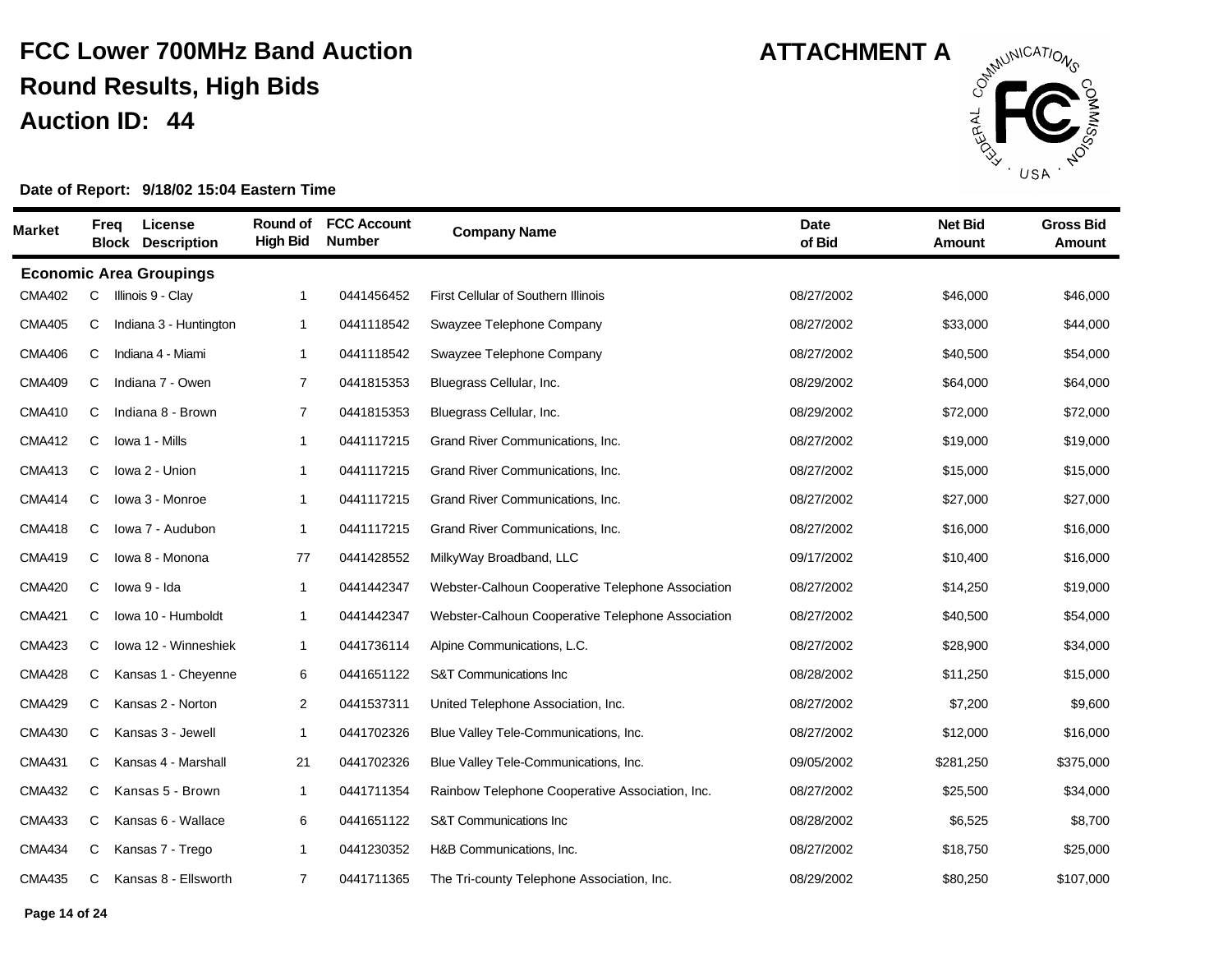

| Market        | Freq | License<br><b>Block Description</b> | Round of<br><b>High Bid</b> | <b>FCC Account</b><br><b>Number</b> | <b>Company Name</b>                        | <b>Date</b><br>of Bid | <b>Net Bid</b><br><b>Amount</b> | <b>Gross Bid</b><br>Amount |
|---------------|------|-------------------------------------|-----------------------------|-------------------------------------|--------------------------------------------|-----------------------|---------------------------------|----------------------------|
|               |      | <b>Economic Area Groupings</b>      |                             |                                     |                                            |                       |                                 |                            |
| <b>CMA436</b> | С    | Kansas 9 - Morris                   | 7                           | 0441711365                          | The Tri-county Telephone Association, Inc. | 08/29/2002            | \$37,500                        | \$50,000                   |
| <b>CMA437</b> | С    | Kansas 10 - Franklin                | $\mathbf{1}$                | 0441228311                          | Craw-Kan Telephone Cooperative, Inc.       | 08/27/2002            | \$26,350                        | \$31,000                   |
| <b>CMA438</b> | C    | Kansas 11 - Hamilton                | $\overline{1}$              | 0441429409                          | Pioneer Telephone Association, Inc.        | 08/27/2002            | \$20,400                        | \$24,000                   |
| <b>CMA439</b> | C    | Kansas 12 - Hodgeman                | $\overline{1}$              | 0441537311                          | United Telephone Association, Inc.         | 08/27/2002            | \$9,750                         | \$13,000                   |
| <b>CMA440</b> | C    | Kansas 13 - Edwards                 | $\mathbf 1$                 | 0441537311                          | United Telephone Association, Inc.         | 08/27/2002            | \$6,900                         | \$9,200                    |
| <b>CMA441</b> | С    | Kansas 14 - Reno                    | 36                          | 0441136517                          | KanOkla Telephone Association, Inc.        | 09/09/2002            | \$396,950                       | \$467,000                  |
| <b>CMA442</b> | C    | Kansas 15 - Elk                     | $\mathbf{1}$                | 0441228311                          | Craw-Kan Telephone Cooperative, Inc.       | 08/27/2002            | \$39,100                        | \$46,000                   |
| <b>CMA444</b> | С    | Kentucky 2 - Union                  | $\mathbf 1$                 | 0441815353                          | Bluegrass Cellular, Inc.                   | 08/27/2002            | \$38,000                        | \$38,000                   |
| <b>CMA445</b> | C    | Kentucky 3 - Meade                  | $\mathbf{1}$                | 0441815353                          | Bluegrass Cellular, Inc.                   | 08/27/2002            | \$88,000                        | \$88,000                   |
| <b>CMA446</b> | C    | Kentucky 4 - Spencer                | $\mathbf 1$                 | 0441815353                          | Bluegrass Cellular, Inc.                   | 08/27/2002            | \$69,000                        | \$69,000                   |
| <b>CMA447</b> | С    | Kentucky 5 - Barren                 | $\overline{1}$              | 0441815353                          | Bluegrass Cellular, Inc.                   | 08/27/2002            | \$44,000                        | \$44,000                   |
| <b>CMA448</b> | С    | Kentucky 6 - Madison                | 5                           | 0441902107                          | East Kentucky Network, LLC                 | 08/28/2002            | \$146,000                       | \$146,000                  |
| <b>CMA449</b> | C    | Kentucky 7 - Trimble                | $\mathbf{1}$                | 0441815353                          | Bluegrass Cellular, Inc.                   | 08/27/2002            | \$47,000                        | \$47,000                   |
| <b>CMA450</b> | C    | Kentucky 8 - Mason                  | 2                           | 0441902107                          | East Kentucky Network, LLC                 | 08/27/2002            | \$34,000                        | \$34,000                   |
| <b>CMA451</b> | С    | Kentucky 9 - Elliott                | $\mathbf{1}$                | 0441902107                          | East Kentucky Network, LLC                 | 08/27/2002            | \$59,000                        | \$59,000                   |
| <b>CMA452</b> | С    | Kentucky 10 - Powell                | $\mathbf{1}$                | 0441902107                          | East Kentucky Network, LLC                 | 08/27/2002            | \$44,000                        | \$44,000                   |
| <b>CMA453</b> | С    | Kentucky 11 - Clay                  | $\overline{1}$              | 0441902107                          | East Kentucky Network, LLC                 | 08/27/2002            | \$50,000                        | \$50,000                   |
| <b>CMA456</b> | C    | Louisiana 3 - De Soto               | $\overline{1}$              | 0441123127                          | <b>Cameron Communications Corporation</b>  | 08/27/2002            | \$47,000                        | \$47,000                   |
| <b>CMA458</b> | C    | Louisiana 5 - Beauregard            | 2                           | 0441841047                          | Kaplan Telephone Company, Inc.             | 08/27/2002            | \$100,500                       | \$134,000                  |
| <b>CMA459</b> | C    | Louisiana 6 - Iberville             | 21                          | 0441431217                          | Star Telephone Company, Inc.               | 09/05/2002            | \$61,000                        | \$61,000                   |
| <b>CMA460</b> | C    | Louisiana 7 - West Feliciana        | 42                          | 0441429592                          | SJI, Inc.                                  | 09/10/2002            | \$51,000                        | \$51,000                   |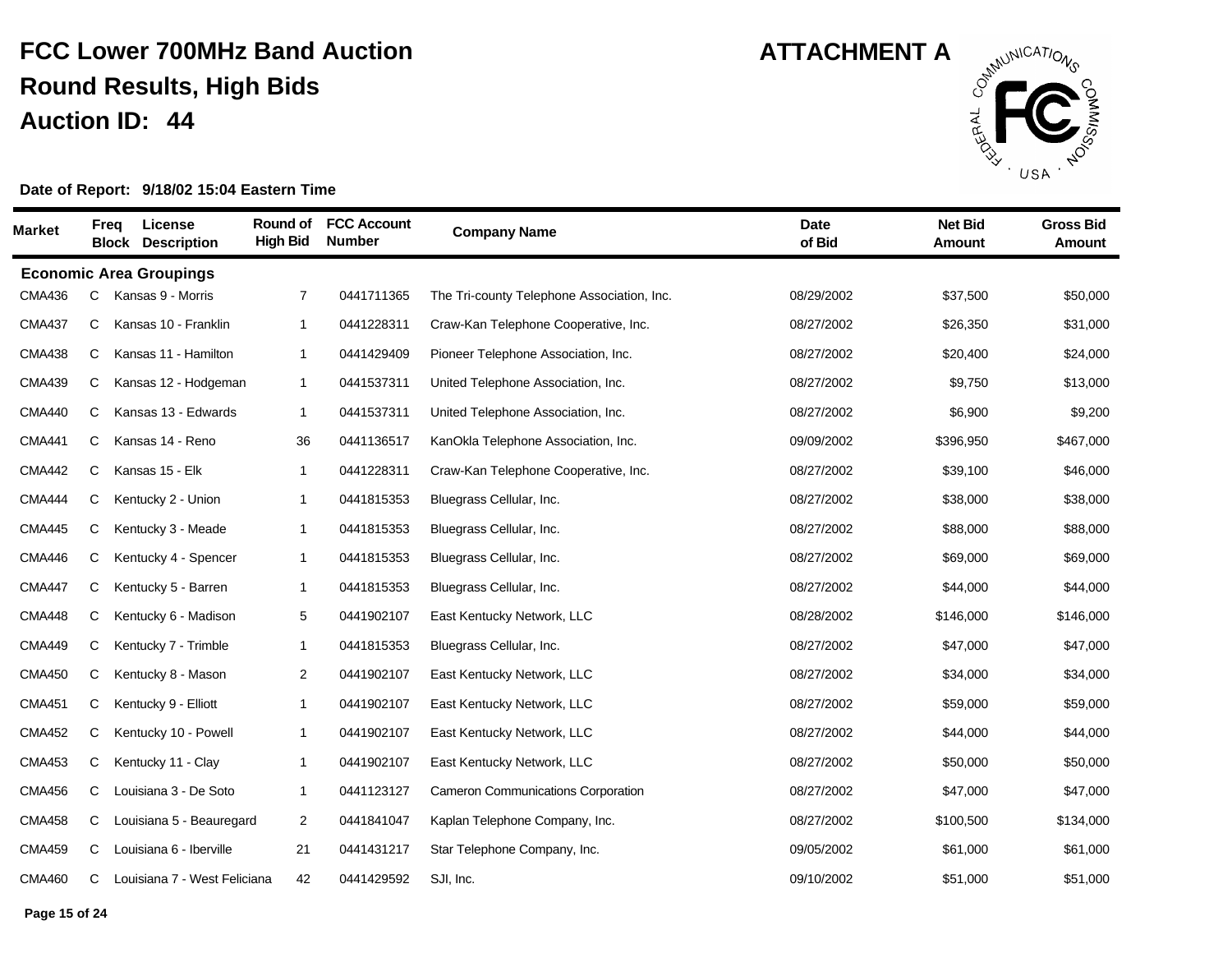

| <b>Market</b> |    | Freg | License<br><b>Block Description</b> | Round of<br><b>High Bid</b> | <b>FCC Account</b><br><b>Number</b> | <b>Company Name</b>               | <b>Date</b><br>of Bid | <b>Net Bid</b><br>Amount | <b>Gross Bid</b><br>Amount |
|---------------|----|------|-------------------------------------|-----------------------------|-------------------------------------|-----------------------------------|-----------------------|--------------------------|----------------------------|
|               |    |      | <b>Economic Area Groupings</b>      |                             |                                     |                                   |                       |                          |                            |
| <b>CMA461</b> | C. |      | Louisiana 8 - St. James             | 6                           | 0441429592                          | SJI, Inc.                         | 08/28/2002            | \$31.000                 | \$31,000                   |
| <b>CMA462</b> | C  |      | Louisiana 9 - Plaquemines           | 21                          | 0441429592                          | SJI, Inc.                         | 09/05/2002            | \$9,000                  | \$9,000                    |
| <b>CMA468</b> | C  |      | Maryland 2 - Kent                   | 24                          | 0441428552                          | MilkyWay Broadband, LLC           | 09/05/2002            | \$78,000                 | \$120,000                  |
| <b>CMA470</b> | C  |      | Massachusetts 1 - Franklin          | 20                          | 0441607296                          | <b>LIN Television Corporation</b> | 09/05/2002            | \$21,000                 | \$21,000                   |
| <b>CMA471</b> | C  |      | Massachusetts 2 - Barnstable        | 7                           | 0441607296                          | <b>LIN Television Corporation</b> | 08/29/2002            | \$68,000                 | \$68,000                   |
| <b>CMA473</b> | C  |      | Michigan 2 - Alger                  | $\overline{2}$              | 0441127156                          | AGRI-VALLEY COMMUNICATIONS, INC.  | 08/27/2002            | \$27,200                 | \$32,000                   |
| <b>CMA474</b> | C  |      | Michigan 3 - Emmet                  | $\mathbf{1}$                | 0441127156                          | AGRI-VALLEY COMMUNICATIONS, INC.  | 08/27/2002            | \$36,550                 | \$43,000                   |
| <b>CMA475</b> | С  |      | Michigan 4 - Cheboygan              | $\mathbf{1}$                | 0441127156                          | AGRI-VALLEY COMMUNICATIONS, INC.  | 08/27/2002            | \$31,450                 | \$37,000                   |
| <b>CMA477</b> | C  |      | Michigan 6 - Roscommon              | $\mathbf 1$                 | 0441127156                          | AGRI-VALLEY COMMUNICATIONS, INC.  | 08/27/2002            | \$33,150                 | \$39,000                   |
| <b>CMA478</b> | C  |      | Michigan 7 - Newaygo                | $\mathbf{1}$                | 0441127156                          | AGRI-VALLEY COMMUNICATIONS, INC.  | 08/27/2002            | \$56,950                 | \$67,000                   |
| <b>CMA481</b> | С  |      | Michigan 10 - Tuscola               | 1                           | 0441127156                          | AGRI-VALLEY COMMUNICATIONS, INC.  | 08/27/2002            | \$33,150                 | \$39,000                   |
| <b>CMA488</b> | C  |      | Minnesota 7 - Chippewa              | 29                          | 0441103401                          | Redwood County Telephone Company  | 09/06/2002            | \$69,750                 | \$93,000                   |
| <b>CMA489</b> | С  |      | Minnesota 8 - Lac qui Parle         | 26                          | 0441103401                          | Redwood County Telephone Company  | 09/06/2002            | \$54,000                 | \$72,000                   |
| <b>CMA490</b> | C  |      | Minnesota 9 - Pipestone             | 26                          | 0441103401                          | Redwood County Telephone Company  | 09/06/2002            | \$129,000                | \$172,000                  |
| <b>CMA491</b> | C  |      | Minnesota 10 - Le Sueur             | 6                           | 0441103401                          | Redwood County Telephone Company  | 08/28/2002            | \$51,000                 | \$68,000                   |
| <b>CMA492</b> | C  |      | Minnesota 11 - Goodhue              | 6                           | 0441103401                          | Redwood County Telephone Company  | 08/28/2002            | \$45,000                 | \$60,000                   |
| <b>CMA493</b> | C  |      | Mississippi 1 - Tunica              | $\mathbf{1}$                | 0441556114                          | Waller, Inc.                      | 08/27/2002            | \$36,750                 | \$49,000                   |
| <b>CMA494</b> | С  |      | Mississippi 2 - Benton              | 26                          | 0441556114                          | Waller, Inc.                      | 09/06/2002            | \$57,000                 | \$76,000                   |
| <b>CMA496</b> | C  |      | Mississippi 4 - Yalobusha           | $\mathbf{1}$                | 0441556114                          | Waller, Inc.                      | 08/27/2002            | \$27,750                 | \$37,000                   |
| <b>CMA503</b> | C  |      | Mississippi 11 - Lamar              | 15                          | 0441717313                          | Cavalier Group, LLC               | 09/03/2002            | \$34,450                 | \$53,000                   |
| <b>CMA504</b> | С  |      | Missouri 1 - Atchison               | $\mathbf{1}$                | 0441117215                          | Grand River Communications, Inc.  | 08/27/2002            | \$13,000                 | \$13,000                   |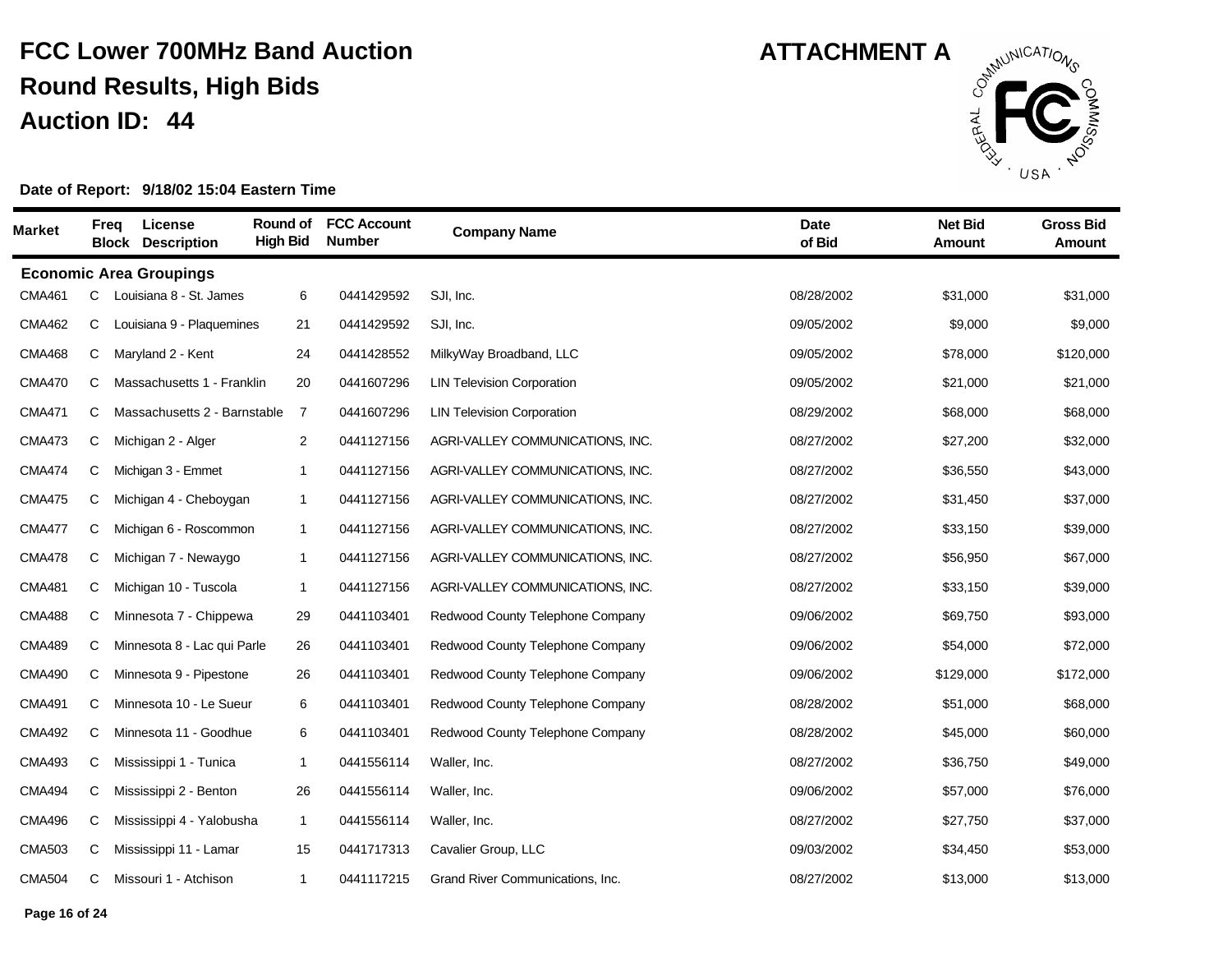

| <b>Market</b> |   | License<br>Freq<br><b>Block Description</b> | Round of<br><b>High Bid</b> | <b>FCC Account</b><br><b>Number</b> | <b>Company Name</b>                               | <b>Date</b><br>of Bid | <b>Net Bid</b><br><b>Amount</b> | <b>Gross Bid</b><br><b>Amount</b> |
|---------------|---|---------------------------------------------|-----------------------------|-------------------------------------|---------------------------------------------------|-----------------------|---------------------------------|-----------------------------------|
|               |   | <b>Economic Area Groupings</b>              |                             |                                     |                                                   |                       |                                 |                                   |
| <b>CMA505</b> | C | Missouri 2 - Harrison                       | 1                           | 0441117215                          | Grand River Communications, Inc.                  | 08/27/2002            | \$10,000                        | \$10,000                          |
| <b>CMA506</b> | С | Missouri 3 - Schuyler                       | 3                           | 0441120133                          | Mark Twain Communications Company                 | 08/28/2002            | \$24,000                        | \$24,000                          |
| <b>CMA507</b> | С | Missouri 4 - De Kalb                        | 8                           | 0441117215                          | Grand River Communications, Inc.                  | 08/29/2002            | \$55,000                        | \$55,000                          |
| <b>CMA508</b> | С | Missouri 5 - Linn                           | 9                           | 0441251141                          | Chariton Valley Communication Corporation, Inc.   | 08/29/2002            | \$47,600                        | \$56,000                          |
| <b>CMA509</b> | С | Missouri 6 - Marion                         | 5                           | 0441251141                          | Chariton Valley Communication Corporation, Inc.   | 08/28/2002            | \$44,200                        | \$52,000                          |
| <b>CMA510</b> | С | Missouri 7 - Saline                         | $\overline{7}$              | 0441615493                          | Missouri RSA No. 7 L.P. dba Mid-Missouri Cellular | 08/29/2002            | \$107,000                       | \$107,000                         |
| <b>CMA511</b> | С | Missouri 8 - Callaway                       | $\overline{7}$              | 0441111295                          | Kingdom Telephone Company                         | 08/29/2002            | \$66,000                        | \$66,000                          |
| <b>CMA512</b> | С | Missouri 9 - Bates                          | 10                          | 0441228311                          | Craw-Kan Telephone Cooperative, Inc.              | 08/29/2002            | \$26,350                        | \$31,000                          |
| <b>CMA513</b> | С | Missouri 10 - Benton                        | 9                           | 0441251141                          | Chariton Valley Communication Corporation, Inc.   | 08/29/2002            | \$56,950                        | \$67,000                          |
| <b>CMA514</b> | C | Missouri 11 - Moniteau                      | 9                           | 0441251141                          | Chariton Valley Communication Corporation, Inc.   | 08/29/2002            | \$119,000                       | \$140,000                         |
| <b>CMA515</b> | С | Missouri 12 - Maries                        | $\mathbf{1}$                | 0441251141                          | Chariton Valley Communication Corporation, Inc.   | 08/27/2002            | \$29,750                        | \$35,000                          |
| <b>CMA517</b> | С | Missouri 14 - Barton                        | 8                           | 0441115078                          | McDonald County Telephone Company                 | 08/29/2002            | \$33,000                        | \$44,000                          |
| <b>CMA518</b> | С | Missouri 15 - Stone                         | 82                          | 0441404379                          | Harbor Wireless, LLC                              | 09/18/2002            | \$18,850                        | \$29,000                          |
| <b>CMA522</b> | С | Missouri 19 - Stoddard                      | $\mathbf{1}$                | 0441118495                          | <b>BPS Telephone Company</b>                      | 08/27/2002            | \$50,150                        | \$59,000                          |
| <b>CMA523</b> | С | Montana 1 - Lincoln                         | 16                          | 0440952448                          | Ronan Telephone Company                           | 09/03/2002            | \$273,000                       | \$364,000                         |
| <b>CMA524</b> | С | Montana 2 - Toole                           | 6                           | 0441936442                          | TRIANGLE COMMUNICATION SYSTEM, INC.               | 08/28/2002            | \$19,550                        | \$23,000                          |
| <b>CMA525</b> | С | Montana 3 - Phillips                        | 25                          | 0441714552                          | Cable & Communications Corporation                | 09/06/2002            | \$19,550                        | \$23,000                          |
| <b>CMA526</b> | С | Montana 4 - Daniels                         | 42                          | 0441714552                          | Cable & Communications Corporation                | 09/10/2002            | \$16,150                        | \$19,000                          |
| <b>CMA527</b> | С | Montana 5 - Mineral                         | 16                          | 0440952448                          | Ronan Telephone Company                           | 09/03/2002            | \$270,750                       | \$361,000                         |
| <b>CMA528</b> | С | Montana 6 - Deer Lodge                      | 6                           | 0441936442                          | TRIANGLE COMMUNICATION SYSTEM, INC.               | 08/28/2002            | \$49,300                        | \$58,000                          |
| <b>CMA529</b> | С | Montana 7 - Fergus                          | 43                          | 0441936442                          | TRIANGLE COMMUNICATION SYSTEM, INC.               | 09/11/2002            | \$33,150                        | \$39,000                          |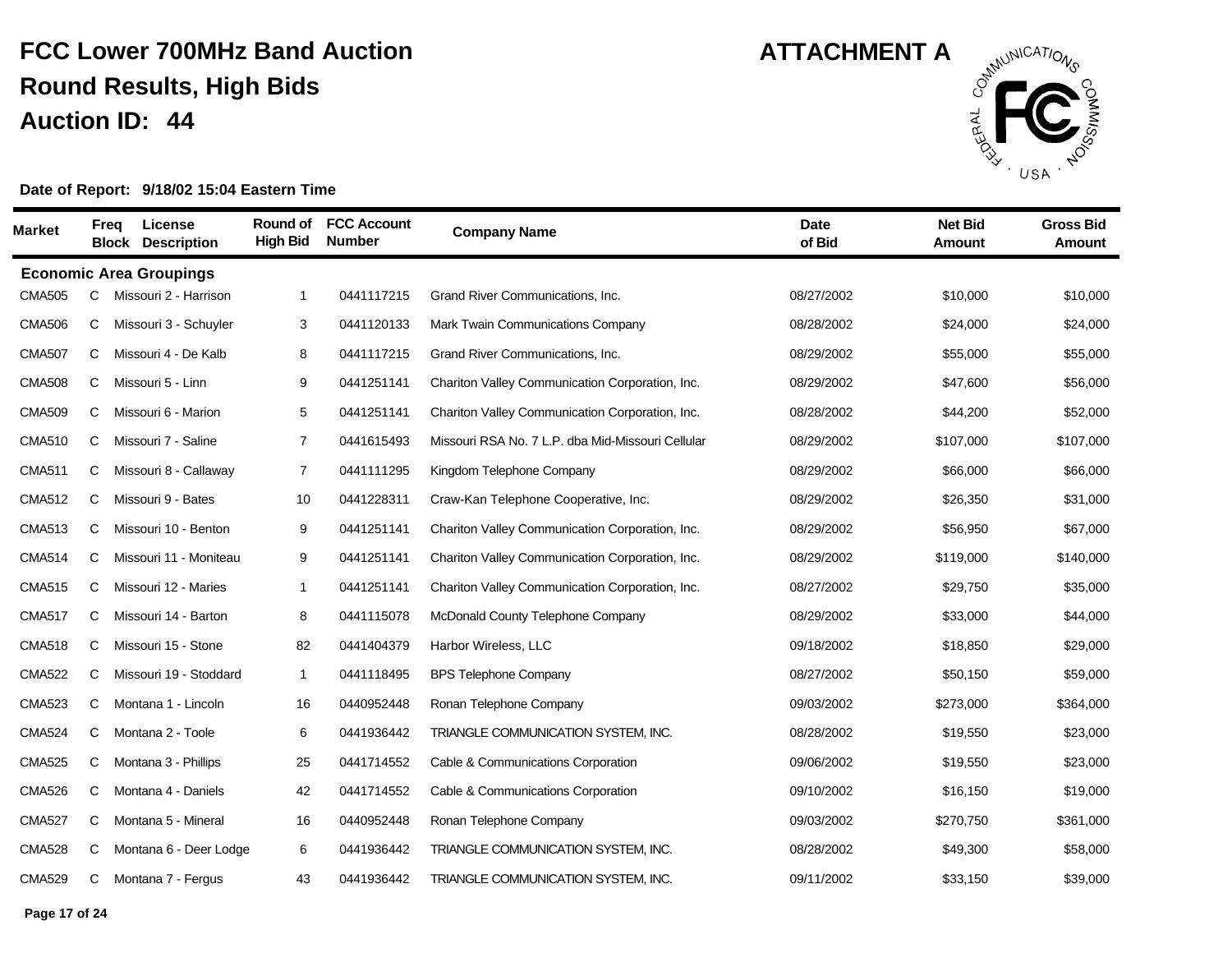

| <b>Market</b> |   | License<br>Freq<br><b>Block Description</b> | Round of<br><b>High Bid</b> | <b>FCC Account</b><br><b>Number</b> | <b>Company Name</b>                        | <b>Date</b><br>of Bid | <b>Net Bid</b><br><b>Amount</b> | <b>Gross Bid</b><br><b>Amount</b> |
|---------------|---|---------------------------------------------|-----------------------------|-------------------------------------|--------------------------------------------|-----------------------|---------------------------------|-----------------------------------|
|               |   | <b>Economic Area Groupings</b>              |                             |                                     |                                            |                       |                                 |                                   |
| <b>CMA530</b> | C | Montana 8 - Beaverhead                      | 10                          | 0440952448                          | Ronan Telephone Company                    | 08/29/2002            | \$74,250                        | \$99,000                          |
| <b>CMA531</b> | C | Montana 9 - Carbon                          | 12                          | 0441954368                          | NEMONT COMMUNICATIONS, INC.                | 08/30/2002            | \$11,050                        | \$13,000                          |
| <b>CMA532</b> | С | Montana 10 - Prairie                        | $\mathbf{1}$                | 0441714552                          | Cable & Communications Corporation         | 08/27/2002            | \$5,015                         | \$5,900                           |
| <b>CMA533</b> | С | Nebraska 1 - Sioux                          | 4                           | 0441607305                          | Mobius Communications Company              | 08/28/2002            | \$61,500                        | \$82,000                          |
| <b>CMA534</b> | С | Nebraska 2 - Cherry                         | 11                          | 0441607305                          | <b>Mobius Communications Company</b>       | 08/30/2002            | \$23,250                        | \$31,000                          |
| <b>CMA535</b> | C | Nebraska 3 - Knox                           | 4                           | 0441759365                          | Northeast Nebraska Telephone Company       | 08/28/2002            | \$33,000                        | \$44,000                          |
| <b>CMA536</b> | C | Nebraska 4 - Grant                          | 3                           | 0441408028                          | Great Plains Communications, Inc.          | 08/28/2002            | \$17,000                        | \$17,000                          |
| <b>CMA537</b> | C | Nebraska 5 - Boone                          | 5                           | 0441759365                          | Northeast Nebraska Telephone Company       | 08/28/2002            | \$51,000                        | \$68,000                          |
| <b>CMA538</b> | С | Nebraska 6 - Keith                          | $\overline{\mathbf{1}}$     | 0441607305                          | <b>Mobius Communications Company</b>       | 08/27/2002            | \$23,250                        | \$31,000                          |
| <b>CMA539</b> | С | Nebraska 7 - Hall                           | 5                           | 0441749002                          | Glenwood Telephone Membership, Corporation | 08/28/2002            | \$39,750                        | \$53,000                          |
| <b>CMA540</b> | C | Nebraska 8 - Chase                          | 13                          | 0441607305                          | <b>Mobius Communications Company</b>       | 09/03/2002            | \$89,250                        | \$119,000                         |
| <b>CMA541</b> | C | Nebraska 9 - Adams                          | $\overline{7}$              | 0441749002                          | Glenwood Telephone Membership, Corporation | 08/29/2002            | \$45,750                        | \$61,000                          |
| <b>CMA542</b> | C | Nebraska 10 - Cass                          | 5                           | 0441749002                          | Glenwood Telephone Membership, Corporation | 08/28/2002            | \$30,000                        | \$40,000                          |
| <b>CMA543</b> | С | Nevada 1 - Humboldt                         | 15                          | 0441050104                          | Aloha Partners, L.P.                       | 09/03/2002            | \$7,150                         | \$11,000                          |
| <b>CMA544</b> | С | Nevada 2 - Lander                           | 15                          | 0441050104                          | Aloha Partners, L.P.                       | 09/03/2002            | \$7,800                         | \$12,000                          |
| <b>CMA545</b> | C | Nevada 3 - Storey                           | 20                          | 0441050104                          | Aloha Partners, L.P.                       | 09/05/2002            | \$23,400                        | \$36,000                          |
| <b>CMA546</b> | C | Nevada 4 - Mineral                          | 15                          | 0441050104                          | Aloha Partners, L.P.                       | 09/03/2002            | \$5,005                         | \$7,700                           |
| <b>CMA547</b> | С | Nevada 5 - White Pine                       | 15                          | 0441050104                          | Aloha Partners, L.P.                       | 09/03/2002            | \$2,535                         | \$3,900                           |
| <b>CMA550</b> | C | New Jersey 1 - Hunterdon                    | 34                          | 0441717313                          | Cavalier Group, LLC                        | 09/09/2002            | \$20,800                        | \$32,000                          |
| <b>CMA551</b> | C | New Jersey 2 - Ocean                        | 3                           | 0441654478                          | Lackawaxen Long Distance Company, Inc.     | 08/28/2002            | \$130,000                       | \$130,000                         |
| <b>CMA552</b> | С | New Jersey 3 - Sussex                       | 34                          | 0441717313                          | Cavalier Group, LLC                        | 09/09/2002            | \$25,350                        | \$39,000                          |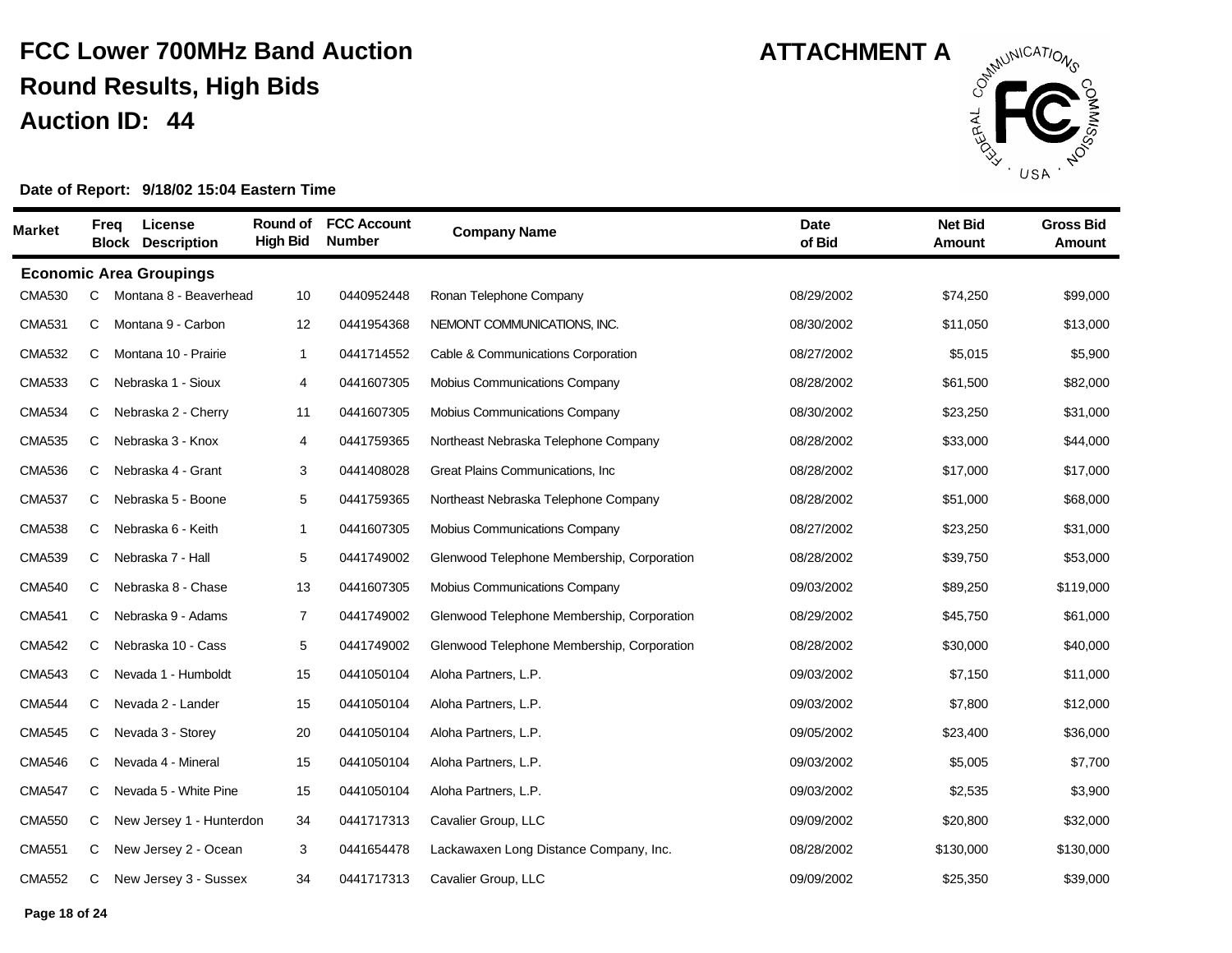

| Market        | <b>Freq</b> | License<br><b>Block Description</b> | Round of<br><b>High Bid</b> | <b>FCC Account</b><br><b>Number</b> | <b>Company Name</b>                   | <b>Date</b><br>of Bid | <b>Net Bid</b><br>Amount | <b>Gross Bid</b><br><b>Amount</b> |
|---------------|-------------|-------------------------------------|-----------------------------|-------------------------------------|---------------------------------------|-----------------------|--------------------------|-----------------------------------|
|               |             | <b>Economic Area Groupings</b>      |                             |                                     |                                       |                       |                          |                                   |
| <b>CMA554</b> | C           | New Mexico 2 - Colfax               | 23                          | 0441122116                          | Northern New Mexico Telecom, Inc.     | 09/05/2002            | \$27,300                 | \$42,000                          |
| <b>CMA555</b> | C           | New Mexico 3 - Catron               | 5                           | 0441732148                          | Lynch 3G Communications Corporation   | 08/28/2002            | \$22,000                 | \$22,000                          |
| <b>CMA556</b> | C           | New Mexico 4 - Santa Fe             | 14                          | 0441847204                          | Plateau Telecommunications, Inc.      | 09/03/2002            | \$108,000                | \$108,000                         |
| <b>CMA557</b> | C           | New Mexico 5 - Grant                | 5                           | 0441732148                          | Lynch 3G Communications Corporation   | 08/28/2002            | \$16,000                 | \$16,000                          |
| <b>CMA558</b> | C           | New Mexico 6 - Lincoln              | 22                          | 0441403369                          | PVT Networks, Inc.                    | 09/05/2002            | \$231,000                | \$308,000                         |
| <b>CMA563</b> | C           | New York 5 - Otsego                 | $\mathbf{1}$                | 0441736344                          | MTC North, Inc.                       | 08/27/2002            | \$84,000                 | \$112,000                         |
| <b>CMA564</b> | C           | New York 6 - Columbia               | $\mathbf{1}$                | 0441419027                          | GTC Wireless, Inc.                    | 08/27/2002            | \$24,000                 | \$32,000                          |
| <b>CMA566</b> | C           | North Carolina 2 - Yancey           | $\mathbf{1}$                | 0441156598                          | WSS, L.L.C.                           | 08/27/2002            | \$34,500                 | \$46,000                          |
| <b>CMA567</b> | C           | North Carolina 3 - Ashe             | $\mathbf{1}$                | 0441156598                          | WSS, L.L.C.                           | 08/27/2002            | \$34,500                 | \$46,000                          |
| <b>CMA570</b> | C           | North Carolina 6 - Chatham          | 3                           | 0441728568                          | Capitol Broadcasting Company, Inc.    | 08/28/2002            | \$42,000                 | \$42,000                          |
| <b>CMA571</b> | C           | North Carolina 7 - Rockingham       | 3                           | 0441728568                          | Capitol Broadcasting Company, Inc.    | 08/28/2002            | \$80,000                 | \$80,000                          |
| <b>CMA572</b> | C           | North Carolina 8 - Northampton 3    |                             | 0441728568                          | Capitol Broadcasting Company, Inc.    | 08/28/2002            | \$83,000                 | \$83,000                          |
| <b>CMA574</b> | C           | North Carolina 10 - Harnett         | 3                           | 0441728568                          | Capitol Broadcasting Company, Inc.    | 08/28/2002            | \$76,000                 | \$76,000                          |
| <b>CMA575</b> | C.          | North Carolina 11 - Hoke            | 5                           | 0441728568                          | Capitol Broadcasting Company, Inc.    | 08/28/2002            | \$62,000                 | \$62,000                          |
| <b>CMA576</b> | C           | North Carolina 12 - Sampson         | 5                           | 0441728568                          | Capitol Broadcasting Company, Inc.    | 08/28/2002            | \$35,000                 | \$35,000                          |
| <b>CMA577</b> | C           | North Carolina 13 - Greene          | 5                           | 0441728568                          | Capitol Broadcasting Company, Inc.    | 08/28/2002            | \$68,000                 | \$68,000                          |
| <b>CMA579</b> | C           | North Carolina 15 - Cabarrus        | 4                           | 0441411219                          | CT Communications, Inc.               | 08/28/2002            | \$115,000                | \$115,000                         |
| <b>CMA580</b> | C           | North Dakota 1 - Divide             | 12                          | 0441954368                          | NEMONT COMMUNICATIONS, INC.           | 08/30/2002            | \$232,900                | \$274,000                         |
| <b>CMA581</b> | C           | North Dakota 2 - Bottineau          | 10                          | 0441431197                          | North Dakota Network Co.              | 08/29/2002            | \$67,000                 | \$67,000                          |
| <b>CMA582</b> | C           | North Dakota 3 - Barnes             | 4                           | 0441505536                          | Dickey Rural Services, Inc.           | 08/28/2002            | \$38,250                 | \$45,000                          |
| <b>CMA584</b> | C           | North Dakota 5 - Kidder             | $\overline{c}$              | 0441838476                          | <b>BEK Communications Cooperative</b> | 08/27/2002            | \$14,250                 | \$19,000                          |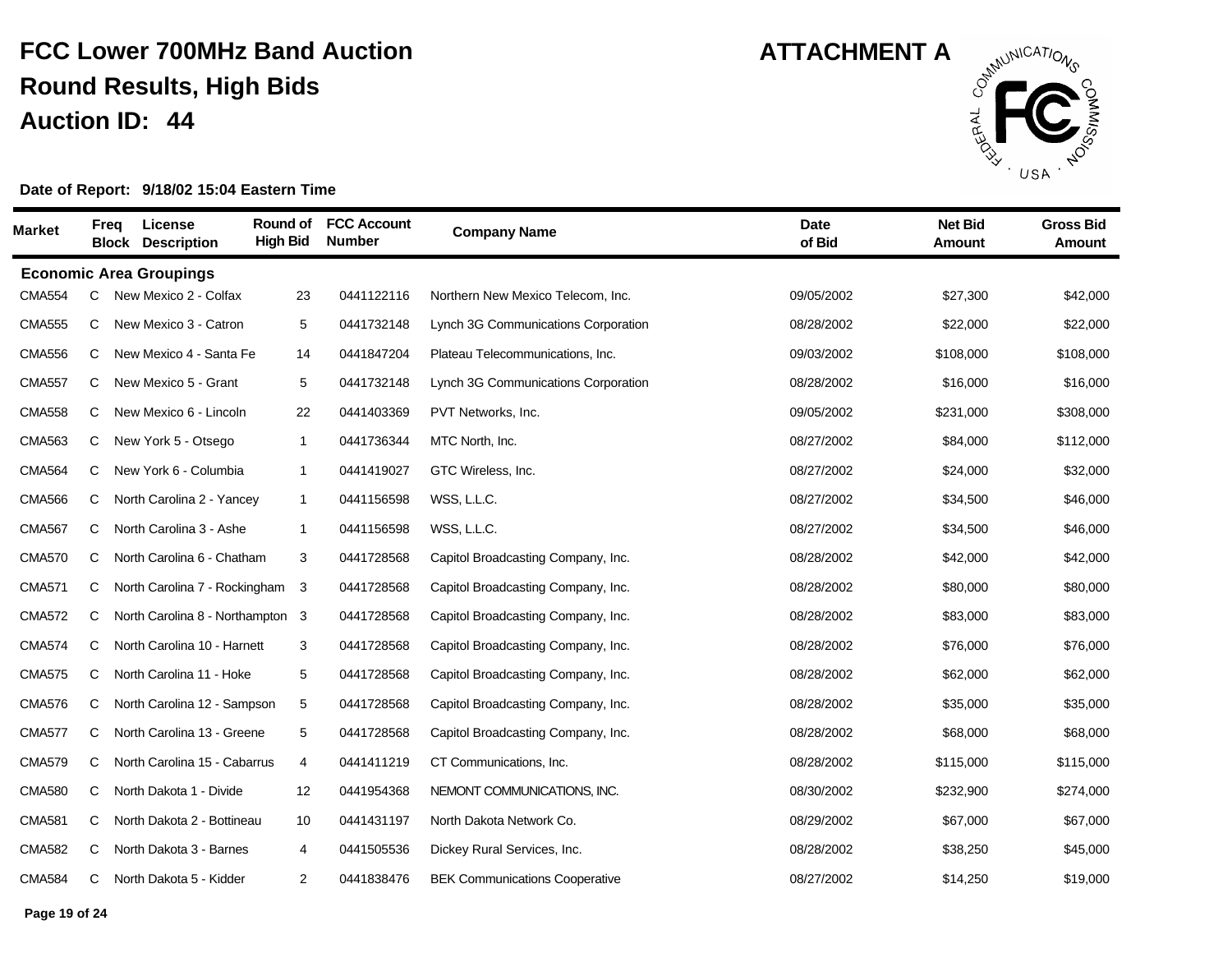

| Market        | <b>Freq</b> | <b>License</b><br><b>Block Description</b> | Round of<br><b>High Bid</b> | <b>FCC Account</b><br><b>Number</b> | <b>Company Name</b>                       | <b>Date</b><br>of Bid | <b>Net Bid</b><br>Amount | <b>Gross Bid</b><br><b>Amount</b> |
|---------------|-------------|--------------------------------------------|-----------------------------|-------------------------------------|-------------------------------------------|-----------------------|--------------------------|-----------------------------------|
|               |             | <b>Economic Area Groupings</b>             |                             |                                     |                                           |                       |                          |                                   |
| <b>CMA596</b> | C           | Oklahoma 1 - Cimarron                      | 8                           | 0441718401                          | Panhandle Telecommunication Systems, Inc. | 08/29/2002            | \$7,700                  | \$7,700                           |
| <b>CMA597</b> | C           | Oklahoma 2 - Harper                        | $\mathbf{1}$                | 0441136517                          | KanOkla Telephone Association, Inc.       | 08/27/2002            | \$12,750                 | \$15,000                          |
| <b>CMA598</b> | C           | Oklahoma 3 - Grant                         | $\mathbf{1}$                | 0441136517                          | KanOkla Telephone Association, Inc.       | 08/27/2002            | \$51,000                 | \$60,000                          |
| <b>CMA599</b> | C           | Oklahoma 4 - Nowata                        | $\mathbf{1}$                | 0441228311                          | Craw-Kan Telephone Cooperative, Inc.      | 08/27/2002            | \$46,750                 | \$55,000                          |
| <b>CMA606</b> | C           | Oregon 1 - Clatsop                         | 76                          | 0441501385                          | Vulcan Spectrum LLC                       | 09/17/2002            | \$161,000                | \$161,000                         |
| <b>CMA607</b> | C           | Oregon 2 - Hood River                      | 77                          | 0441501385                          | Vulcan Spectrum LLC                       | 09/17/2002            | \$207,000                | \$207,000                         |
| <b>CMA608</b> | C           | Oregon 3 - Umatilla                        | 49                          | 0441501385                          | Vulcan Spectrum LLC                       | 09/12/2002            | \$266,000                | \$266,000                         |
| <b>CMA609</b> | C           | Oregon 4 - Lincoln                         | 76                          | 0441501385                          | Vulcan Spectrum LLC                       | 09/17/2002            | \$325,000                | \$325,000                         |
| <b>CMA610</b> | C           | Oregon 5 - Coos                            | 57                          | 0441501385                          | Vulcan Spectrum LLC                       | 09/13/2002            | \$299,000                | \$299,000                         |
| <b>CMA611</b> | C.          | Oregon 6 - Crook                           | 59                          | 0441501385                          | Vulcan Spectrum LLC                       | 09/13/2002            | \$140,000                | \$140,000                         |
| <b>CMA616</b> | C           | Pennsylvania 5 - Wayne                     | $\mathbf{1}$                | 0441654478                          | Lackawaxen Long Distance Company, Inc.    | 08/27/2002            | \$20,000                 | \$20,000                          |
| <b>CMA623</b> | C           | Pennsylvania 12 - Lebanon                  | 4                           | 0441654478                          | Lackawaxen Long Distance Company, Inc.    | 08/28/2002            | \$34,000                 | \$34,000                          |
| <b>CMA624</b> | C           | Rhode Island 1 - Newport                   | $\mathbf{1}$                | 0441607296                          | <b>LIN Television Corporation</b>         | 08/27/2002            | \$26,000                 | \$26,000                          |
| <b>CMA629</b> | C.          | South Carolina 5 - Georgetown 8            |                             | 0441728568                          | Capitol Broadcasting Company, Inc.        | 08/29/2002            | \$67,000                 | \$67,000                          |
| <b>CMA630</b> | C           | South Carolina 6 - Clarendon               | $\mathbf{1}$                | 0441725312                          | FTC Management Group, Inc.                | 08/27/2002            | \$56,000                 | \$56,000                          |
| <b>CMA632</b> | C           | South Carolina 8 - Hampton                 | 12                          | 0441428552                          | MilkyWay Broadband, LLC                   | 08/30/2002            | \$29,900                 | \$46,000                          |
| <b>CMA633</b> | C           | South Carolina 9 - Lancaster               | 4                           | 0441411219                          | CT Communications, Inc.                   | 08/28/2002            | \$56,000                 | \$56,000                          |
| <b>CMA634</b> | C           | South Dakota 1 - Harding                   | $\mathbf{1}$                | 0441539063                          | Kennebec Telephone Company, Inc.          | 08/27/2002            | \$6,500                  | \$10,000                          |
| <b>CMA635</b> | C           | South Dakota 2 - Corson                    | $\mathbf{1}$                | 0441539063                          | Kennebec Telephone Company, Inc.          | 08/27/2002            | \$4,550                  | \$7,000                           |
| <b>CMA636</b> | C           | South Dakota 3 - McPherson                 | 9                           | 0441539063                          | Kennebec Telephone Company, Inc.          | 08/29/2002            | \$57,200                 | \$88,000                          |
| <b>CMA637</b> | C           | South Dakota 4 - Marshall                  | 9                           | 0441539063                          | Kennebec Telephone Company, Inc.          | 08/29/2002            | \$37,700                 | \$58,000                          |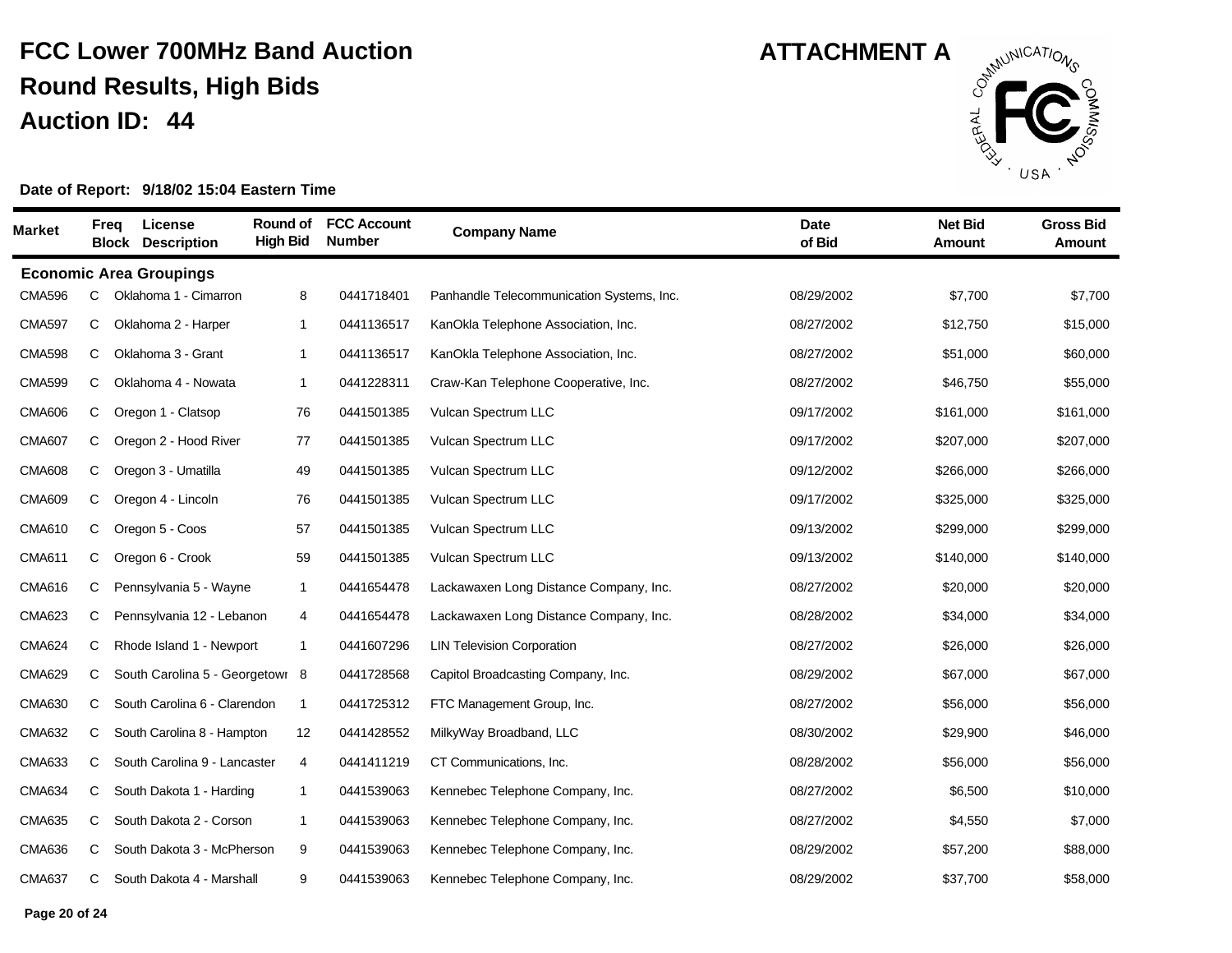

| Market        | Freq | License<br><b>Block</b><br><b>Description</b> | Round of<br><b>High Bid</b> | <b>FCC Account</b><br><b>Number</b> | <b>Company Name</b>                       | <b>Date</b><br>of Bid | <b>Net Bid</b><br><b>Amount</b> | <b>Gross Bid</b><br><b>Amount</b> |
|---------------|------|-----------------------------------------------|-----------------------------|-------------------------------------|-------------------------------------------|-----------------------|---------------------------------|-----------------------------------|
|               |      | <b>Economic Area Groupings</b>                |                             |                                     |                                           |                       |                                 |                                   |
| <b>CMA638</b> | C    | South Dakota 5 - Custer                       | $\overline{7}$              | 0441539063                          | Kennebec Telephone Company, Inc.          | 08/29/2002            | \$13,000                        | \$20,000                          |
| <b>CMA639</b> | C    | South Dakota 6 - Haakon                       | $\mathbf{1}$                | 0441539063                          | Kennebec Telephone Company, Inc.          | 08/27/2002            | \$7,800                         | \$12,000                          |
| <b>CMA640</b> | C    | South Dakota 7 - Sully                        | $\mathbf{1}$                | 0441539063                          | Kennebec Telephone Company, Inc.          | 08/27/2002            | \$13,000                        | \$20,000                          |
| <b>CMA641</b> | C    | South Dakota 8 - Kingsbury                    | 9                           | 0441539063                          | Kennebec Telephone Company, Inc.          | 08/29/2002            | \$42,250                        | \$65,000                          |
| <b>CMA642</b> | C    | South Dakota 9 - Hanson                       | $\mathbf{1}$                | 0441539063                          | Kennebec Telephone Company, Inc.          | 08/27/2002            | \$17,550                        | \$27,000                          |
| <b>CMA644</b> | C    | Tennessee 2 - Cannon                          | $\mathbf{1}$                | 0441158284                          | Advantage Cellular Systems, Inc.          | 08/27/2002            | \$33,750                        | \$45,000                          |
| <b>CMA648</b> | C    | Tennessee 6 - Giles                           | $\mathbf{1}$                | 0441126332                          | Corr Wireless Communications, LLC         | 08/27/2002            | \$33,000                        | \$44,000                          |
| <b>CMA650</b> | C    | Tennessee 8 - Johnson                         | 76                          | 0441050104                          | Aloha Partners, L.P.                      | 09/17/2002            | \$2,665                         | \$4,100                           |
| <b>CMA652</b> | C    | Texas 1 - Dallam                              | 19                          | 0441145288                          | XIT Telecommunications & Technology, Ltd. | 09/05/2002            | \$13,600                        | \$16,000                          |
| <b>CMA653</b> | C    | Texas 2 - Hansford                            | 8                           | 0441145288                          | XIT Telecommunications & Technology, Ltd. | 08/29/2002            | \$26,350                        | \$31,000                          |
| <b>CMA654</b> | C    | Texas 3 - Parmer                              | $\overline{4}$              | 0441847204                          | Plateau Telecommunications, Inc.          | 08/28/2002            | \$58,000                        | \$58,000                          |
| <b>CMA655</b> | C    | Texas 4 - Briscoe                             | $\mathbf{1}$                | 0441754513                          | Poka Lambro Telecommunications, Ltd.      | 08/27/2002            | \$11,050                        | \$13,000                          |
| <b>CMA656</b> | C    | Texas 5 - Hardeman                            | $\mathbf{1}$                | 0441754513                          | Poka Lambro Telecommunications, Ltd.      | 08/27/2002            | \$20,400                        | \$24,000                          |
| <b>CMA657</b> | C    | Texas 6 - Jack                                | $\mathbf{1}$                | 0440928162                          | Nortex Communications Company             | 08/27/2002            | \$18,000                        | \$24,000                          |
| <b>CMA658</b> | C    | Texas 7 - Fannin                              | $\mathbf{1}$                | 0441738098                          | Peoples Telephone Cooperative, Inc.       | 08/27/2002            | \$87,550                        | \$103,000                         |
| <b>CMA659</b> | C    | Texas 8 - Gaines                              | 4                           | 0441754513                          | Poka Lambro Telecommunications, Ltd.      | 08/28/2002            | \$45,050                        | \$53,000                          |
| <b>CMA660</b> | C    | Texas 9 - Runnels                             | 19                          | 0441607296                          | <b>LIN Television Corporation</b>         | 09/05/2002            | \$53,000                        | \$53,000                          |
| <b>CMA661</b> | C    | Texas 10 - Navarro                            | $\mathbf{1}$                | 0441738098                          | Peoples Telephone Cooperative, Inc.       | 08/27/2002            | \$73,950                        | \$87,000                          |
| <b>CMA662</b> | C.   | Texas 11 - Cherokee                           | $\mathbf{1}$                | 0441738098                          | Peoples Telephone Cooperative, Inc.       | 08/27/2002            | \$68,850                        | \$81,000                          |
| <b>CMA663</b> | C    | Texas 12 - Hudspeth                           | 67                          | 0441428552                          | MilkyWay Broadband, LLC                   | 09/16/2002            | \$4,615                         | \$7,100                           |
| <b>CMA664</b> | C    | Texas 13 - Reeves                             | 67                          | 0441428552                          | MilkyWay Broadband, LLC                   | 09/16/2002            | \$6,240                         | \$9,600                           |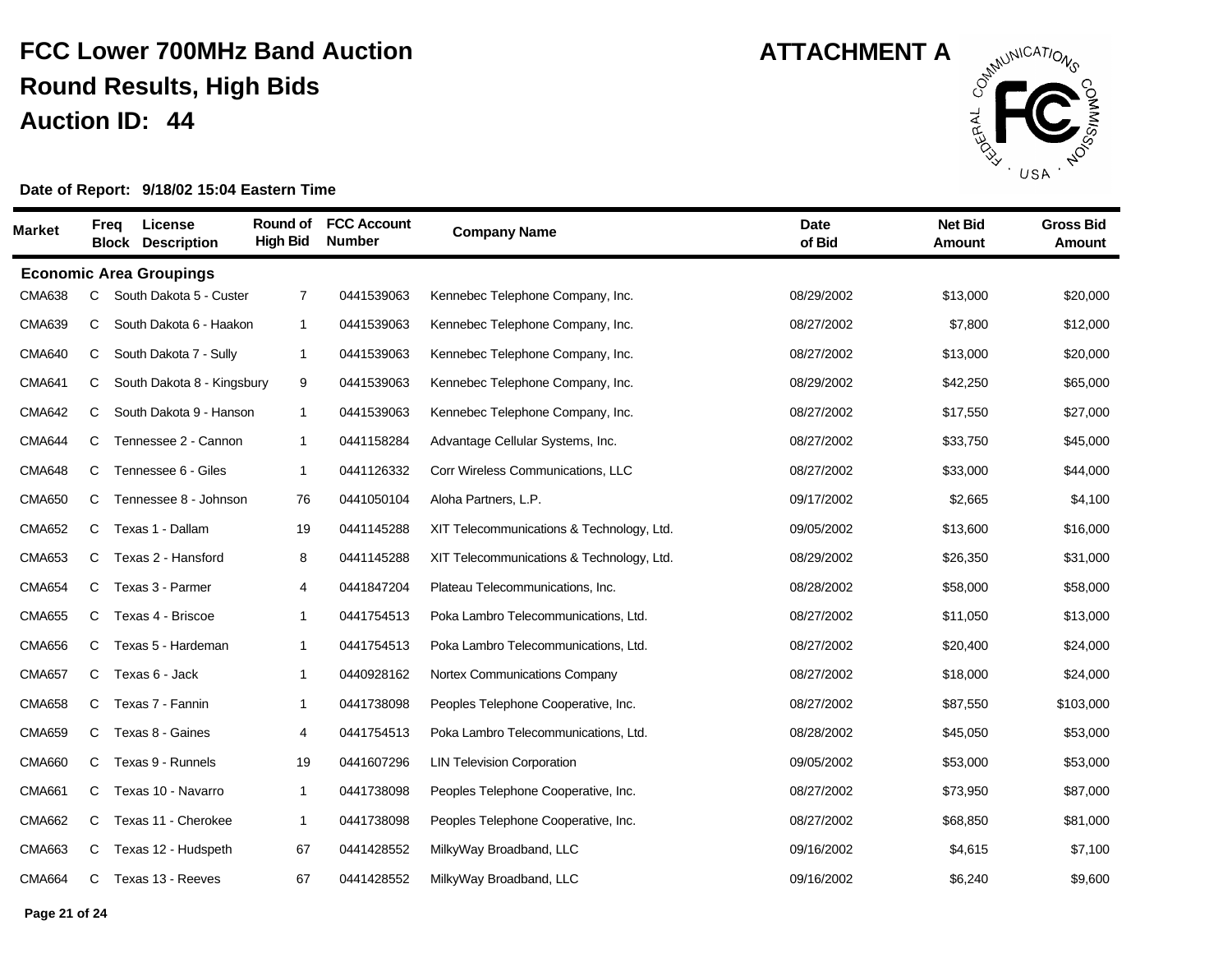

| Market        | Freq | License<br><b>Block</b><br><b>Description</b> | Round of<br><b>High Bid</b> | <b>FCC Account</b><br><b>Number</b> | <b>Company Name</b>                           | <b>Date</b><br>of Bid | <b>Net Bid</b><br><b>Amount</b> | <b>Gross Bid</b><br><b>Amount</b> |
|---------------|------|-----------------------------------------------|-----------------------------|-------------------------------------|-----------------------------------------------|-----------------------|---------------------------------|-----------------------------------|
|               |      | <b>Economic Area Groupings</b>                |                             |                                     |                                               |                       |                                 |                                   |
| <b>CMA665</b> | C    | Texas 14 - Loving                             | 67                          | 0441428552                          | MilkyWay Broadband, LLC                       | 09/16/2002            | \$9,750                         | \$15,000                          |
| <b>CMA666</b> | C    | Texas 15 - Concho                             | 4                           | 0441607296                          | <b>LIN Television Corporation</b>             | 08/28/2002            | \$78,000                        | \$78,000                          |
| <b>CMA667</b> | C    | Texas 16 - Burleson                           | 4                           | 0441607296                          | <b>LIN Television Corporation</b>             | 08/28/2002            | \$156,000                       | \$156,000                         |
| <b>CMA668</b> | C    | Texas 17 - Newton                             | 51                          | 0441123127                          | <b>Cameron Communications Corporation</b>     | 09/12/2002            | \$67,000                        | \$67,000                          |
| <b>CMA671</b> | C    | Texas 20 - Wilson                             | $\mathbf{1}$                | 0442001419                          | Guadalupe Valley Communications Systems, L.P. | 08/27/2002            | \$39,000                        | \$39,000                          |
| <b>CMA672</b> | C    | Texas 21 - Chambers                           | 38                          | 0441123127                          | <b>Cameron Communications Corporation</b>     | 09/10/2002            | \$6,000                         | \$6,000                           |
| <b>CMA673</b> | C    | Utah 1 - Box Elder                            | 15                          | 0441950302                          | Union Telephone Company                       | 09/03/2002            | \$103,000                       | \$103,000                         |
| <b>CMA674</b> | C    | Utah 2 - Morgan                               | 28                          | 0441950302                          | Union Telephone Company                       | 09/06/2002            | \$90,000                        | \$90,000                          |
| <b>CMA675</b> | C    | Utah 3 - Juab                                 | 79                          | 0441428552                          | MilkyWay Broadband, LLC                       | 09/17/2002            | \$128,050                       | \$197,000                         |
| <b>CMA676</b> | C    | Utah 4 - Beaver                               | 26                          | 0441950302                          | Union Telephone Company                       | 09/06/2002            | \$51,000                        | \$51,000                          |
| <b>CMA677</b> | C    | Utah 5 - Daggett                              | 65                          | 0441428552                          | MilkyWay Broadband, LLC                       | 09/16/2002            | \$342,550                       | \$527,000                         |
| <b>CMA678</b> | C    | Utah 6 - Piute                                | 71                          | 0441428552                          | MilkyWay Broadband, LLC                       | 09/16/2002            | \$6,500                         | \$10,000                          |
| <b>CMA681</b> | C    | Virginia 1 - Lee                              | $\overline{2}$              | 0441902107                          | East Kentucky Network, LLC                    | 08/27/2002            | \$44,000                        | \$44,000                          |
| <b>CMA682</b> | C    | Virginia 2 - Tazewell                         | 13                          | 0440828085                          | <b>Citizens Telephone Cooperative</b>         | 09/03/2002            | \$113,250                       | \$151,000                         |
| <b>CMA683</b> | С    | Virginia 3 - Giles                            | $\mathbf{1}$                | 0440828085                          | <b>Citizens Telephone Cooperative</b>         | 08/27/2002            | \$44,250                        | \$59,000                          |
| <b>CMA684</b> | C    | Virginia 4 - Bedford                          | $\mathbf{1}$                | 0440828085                          | <b>Citizens Telephone Cooperative</b>         | 08/27/2002            | \$36,750                        | \$49,000                          |
| <b>CMA692</b> | C    | Virginia 12 - Caroline                        | 24                          | 0441428552                          | MilkyWay Broadband, LLC                       | 09/05/2002            | \$31,850                        | \$49,000                          |
| <b>CMA693</b> | C    | Washington 1 - Clallam                        | 82                          | 0441501385                          | Vulcan Spectrum LLC                           | 09/18/2002            | \$914,000                       | \$914,000                         |
| <b>CMA694</b> | C    | Washington 2 - Okanogan                       | 74                          | 0441501385                          | Vulcan Spectrum LLC                           | 09/17/2002            | \$157,000                       | \$157,000                         |
| <b>CMA695</b> | C    | Washington 3 - Ferry                          | 71                          | 0441501385                          | Vulcan Spectrum LLC                           | 09/16/2002            | \$41,000                        | \$41,000                          |
| <b>CMA696</b> | C    | Washington 4 - Grays Harbor                   | 74                          | 0441501385                          | Vulcan Spectrum LLC                           | 09/17/2002            | \$184,000                       | \$184,000                         |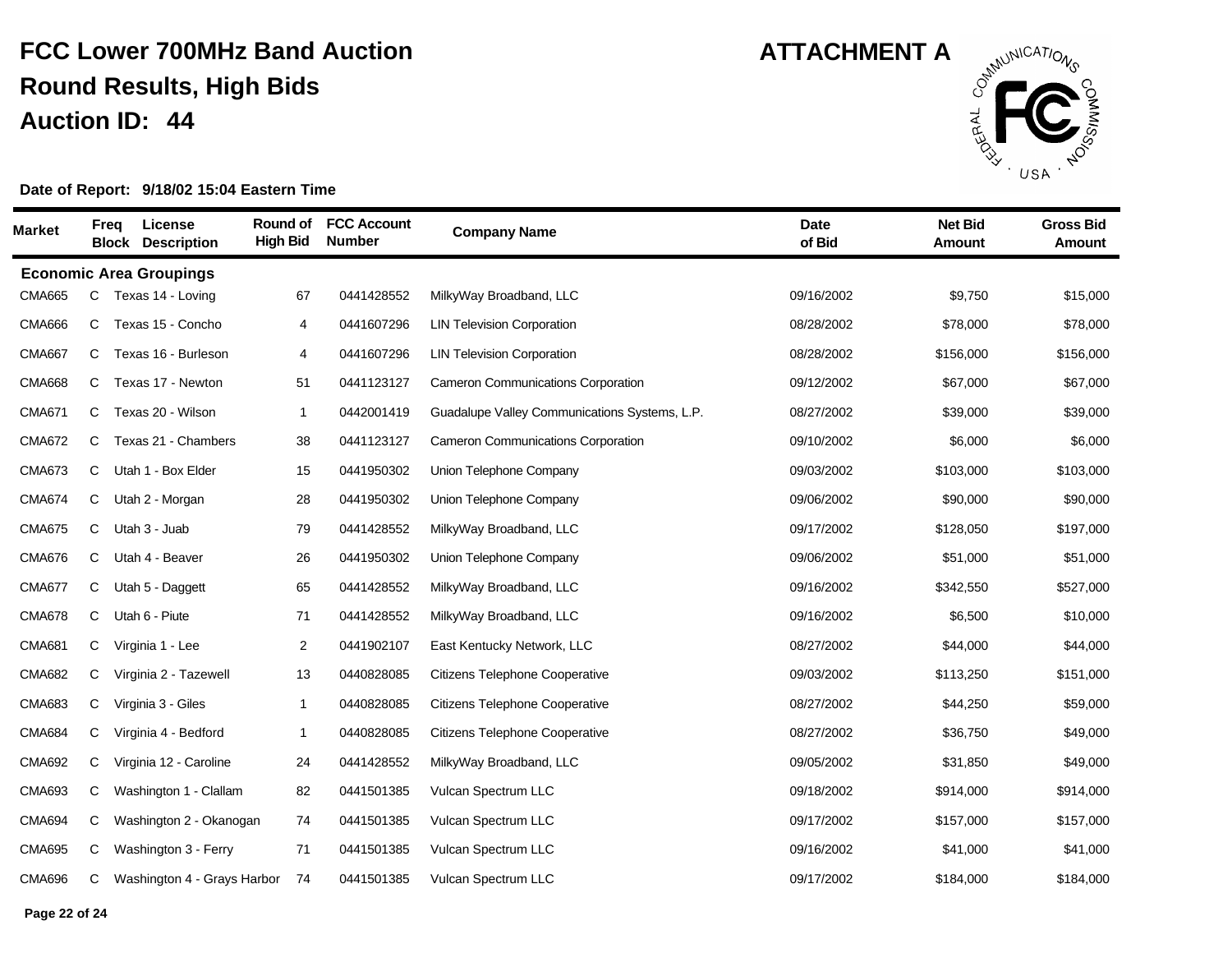

| <b>Market</b> | Freq | License<br><b>Block Description</b> | Round of<br><b>High Bid</b> | <b>FCC Account</b><br><b>Number</b> | <b>Company Name</b>                     | <b>Date</b><br>of Bid | <b>Net Bid</b><br><b>Amount</b> | <b>Gross Bid</b><br>Amount |
|---------------|------|-------------------------------------|-----------------------------|-------------------------------------|-----------------------------------------|-----------------------|---------------------------------|----------------------------|
|               |      | <b>Economic Area Groupings</b>      |                             |                                     |                                         |                       |                                 |                            |
| <b>CMA697</b> | С    | Washington 5 - Kittitas             | 69                          | 0441501385                          | Vulcan Spectrum LLC                     | 09/16/2002            | \$182,000                       | \$182,000                  |
| <b>CMA698</b> | С    | Washington 6 - Pacific              | 74                          | 0441501385                          | Vulcan Spectrum LLC                     | 09/17/2002            | \$260,000                       | \$260,000                  |
| <b>CMA699</b> | С    | Washington 7 - Skamania             | 63                          | 0441501385                          | Vulcan Spectrum LLC                     | 09/13/2002            | \$21,000                        | \$21,000                   |
| <b>CMA700</b> | C    | Washington 8 - Whitman              | 83                          | 0441646428                          | Whidbey Telephone Company               | 09/18/2002            | \$165,750                       | \$195,000                  |
| <b>CMA706</b> | С    | West Virginia 6 - Lincoln           | $\overline{2}$              | 0441902107                          | East Kentucky Network, LLC              | 08/27/2002            | \$56,000                        | \$56,000                   |
| <b>CMA708</b> | C    | Wisconsin 1 - Burnett               | $\mathbf{1}$                | 0441124583                          | CTC Telcom, Inc.                        | 08/27/2002            | \$23,250                        | \$31,000                   |
| <b>CMA709</b> | C    | Wisconsin 2 - Bayfield              | $\mathbf{1}$                | 0440741243                          | CHEQUAMEGON TELEPHONE COOPERATIVE, INC. | 08/27/2002            | \$18,000                        | \$24,000                   |
| <b>CMA711</b> | C    | Wisconsin 4 - Marinette             | 11                          | 0441724048                          | <b>Star Wireless LLC</b>                | 08/30/2002            | \$22,100                        | \$34,000                   |
| <b>CMA712</b> | C    | Wisconsin 5 - Pierce                | $\mathbf{1}$                | 0440919101                          | West Wisconsin Telcom Cooperative, Inc. | 08/27/2002            | \$20,250                        | \$27,000                   |
| <b>CMA713</b> | C    | Wisconsin 6 - Trempealeau           | $\mathbf{1}$                | 0441546276                          | Tri-County Communications, Inc.         | 08/27/2002            | \$36,000                        | \$36,000                   |
| <b>CMA714</b> | С    | Wisconsin 7 - Wood                  | $\mathbf{1}$                | 0441913134                          | CENTRAL WISCONSIN COMMUNICATIONS, INC.  | 08/27/2002            | \$68,850                        | \$81,000                   |
| <b>CMA715</b> | С    | Wisconsin 8 - Vernon                | 14                          | 0441103401                          | Redwood County Telephone Company        | 09/03/2002            | \$50,250                        | \$67,000                   |
| <b>CMA716</b> | C    | Wisconsin 9 - Columbia              | 11                          | 0441103401                          | Redwood County Telephone Company        | 08/30/2002            | \$79,500                        | \$106,000                  |
| <b>CMA717</b> | С    | Wisconsin 10 - Door                 | 19                          | 0441724048                          | <b>Star Wireless LLC</b>                | 09/05/2002            | \$38,350                        | \$59,000                   |
| <b>CMA718</b> | C    | Wyoming 1 - Park                    | 7                           | 0441950302                          | Union Telephone Company                 | 08/29/2002            | \$26,000                        | \$26,000                   |
| <b>CMA719</b> | C    | Wyoming 2 - Sheridan                | 3                           | 0441950302                          | Union Telephone Company                 | 08/28/2002            | \$28,000                        | \$28,000                   |
| <b>CMA720</b> | С    | Wyoming 3 - Lincoln                 | 22                          | 0441950302                          | Union Telephone Company                 | 09/05/2002            | \$522,000                       | \$522,000                  |
| <b>CMA721</b> | С    | Wyoming 4 - Niobrara                | 18                          | 0441950302                          | Union Telephone Company                 | 09/04/2002            | \$201,000                       | \$201,000                  |
| <b>CMA722</b> | C    | Wyoming 5 - Converse                | $\overline{7}$              | 0441950302                          | Union Telephone Company                 | 08/29/2002            | \$10,000                        | \$10,000                   |
| <b>CMA730</b> | C    | Virgin Islands 1 - St. Thomas       | 13                          | 0441050104                          | Aloha Partners, L.P.                    | 09/03/2002            | \$14,950                        | \$23,000                   |
| <b>CMA731</b> | С    | Virgin Islands 2 - St. Croix        | 13                          | 0441050104                          | Aloha Partners, L.P.                    | 09/03/2002            | \$14,300                        | \$22,000                   |